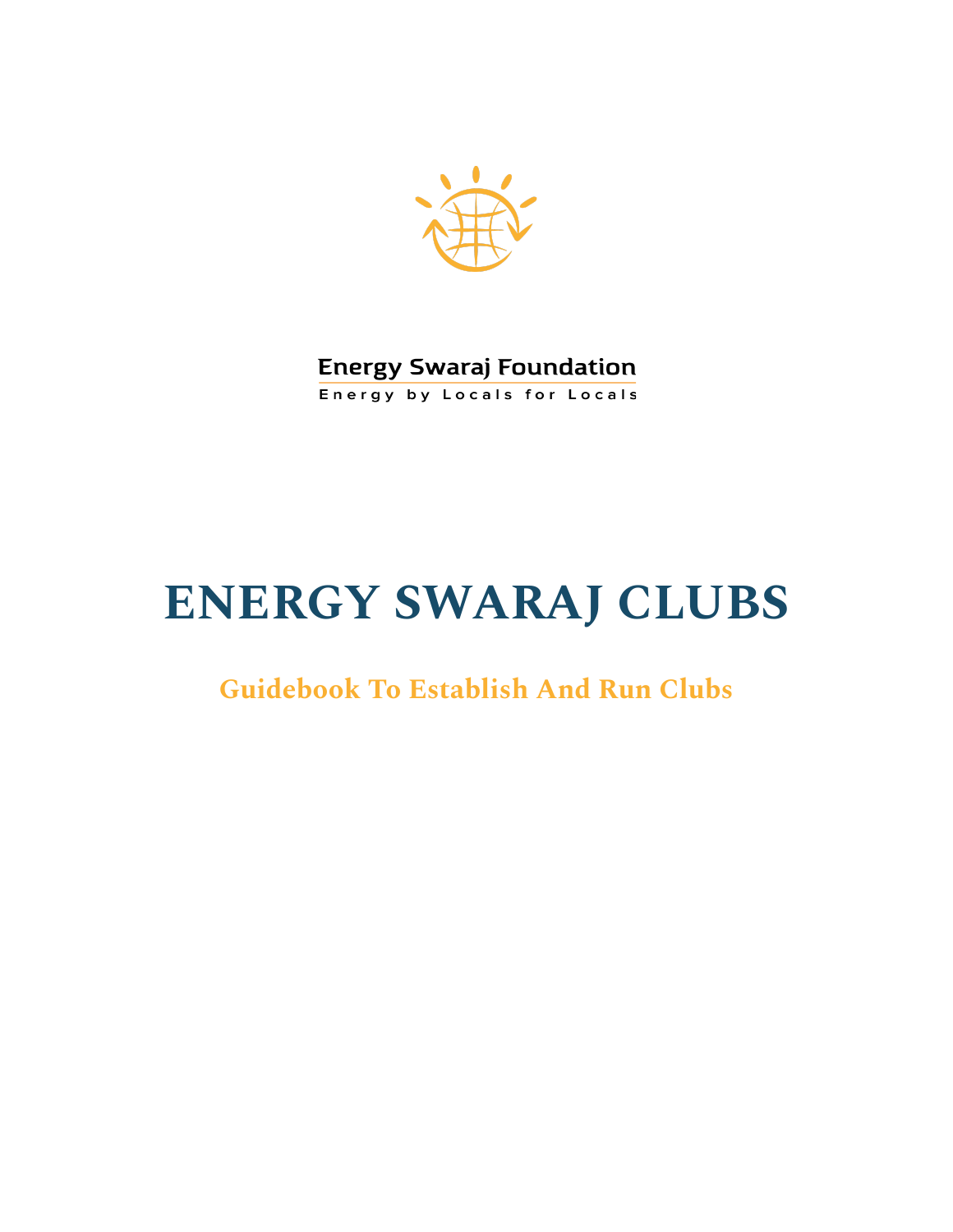

# **Abbreviations**

- ESF Energy Swaraj Foundation
- ESC Energy Swaraj Club
- Billion 1,000,000,000 or 100 Crore
- $CO<sub>2</sub>$  Carbon Dioxide
- Million 1,000,000 or 10 Lakhs
- PPM Parts Per Million or 1 in 1,000,000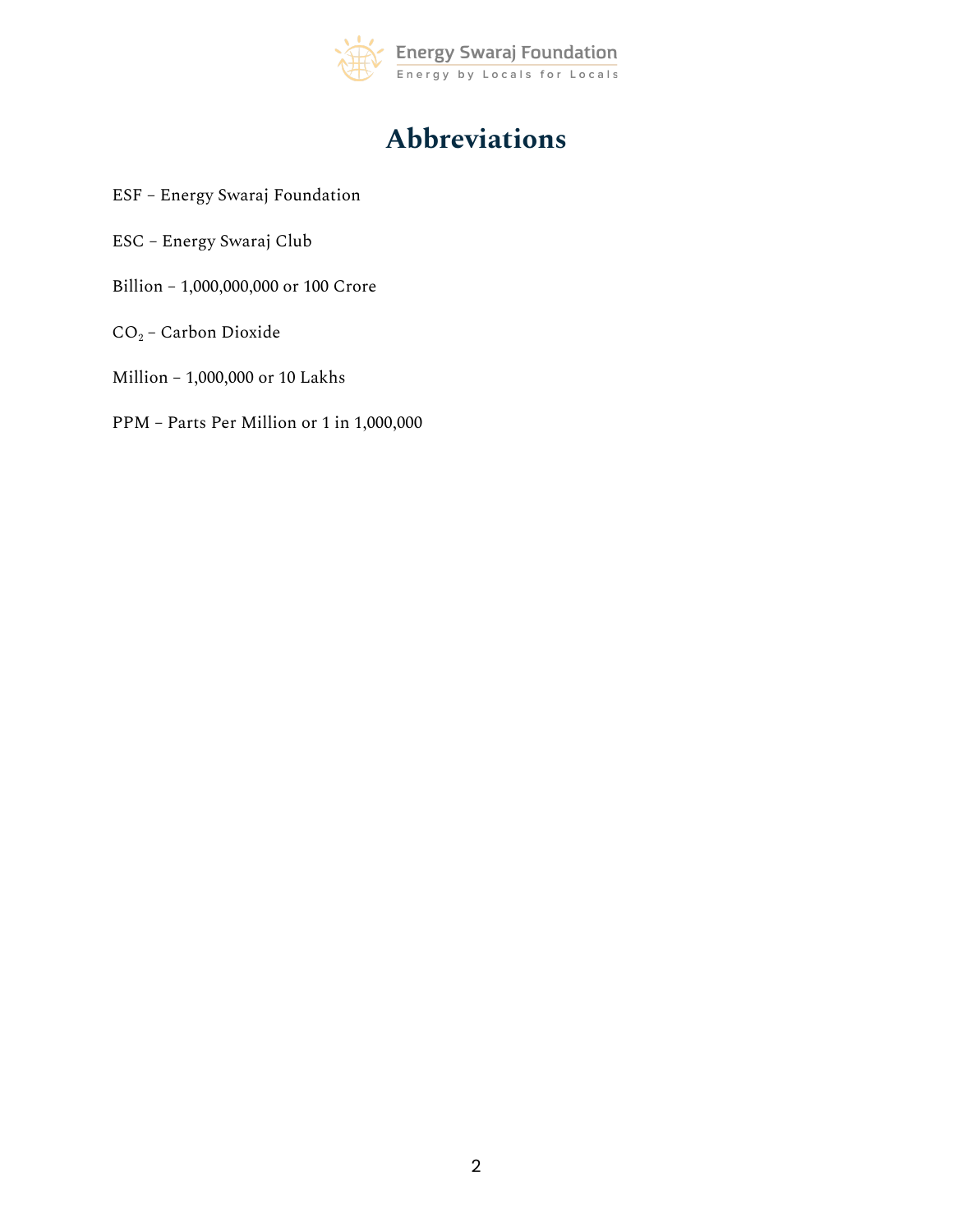

# **Table of Contents**

| <b>Energy Swaraj</b>                                          | 5              |
|---------------------------------------------------------------|----------------|
| Context                                                       | 5              |
| Solution Approach                                             | 5              |
| <b>Energy Swaraj Foundation</b>                               | $\overline{7}$ |
| Targets of Energy Swaraj Foundation                           | 7              |
| 1000+ million people to be made energy literate               | 8              |
| 10+ million households to switch 100% to solar (off-the-grid) | 8              |
| Approach to achieve Energy Swaraj - AMG Principle             | 8              |
| <b>Idea of Energy Swaraj Clubs</b>                            | 9              |
| <b>Functions of an Energy Swaraj Club</b>                     | 11             |
| Guidelines to establish Energy Swaraj Club                    | 15             |
| A. Minimum requirements to start Energy Swaraj Club           | 15             |
| B. Procedure to start an Energy Swaraj Club                   | 16             |
| <b>Running of the club</b>                                    | 17             |
| Organizational Structure of Energy Swaraj Club                | 17             |
| Roles and responsibilities of the President:                  | 18             |
| Roles and responsibilities of Vice-President                  | 18             |
| Roles and responsibilities of Secretary                       | 18             |
| Roles and responsibilities of Treasurer                       | 18             |
| Roles and responsibilities of Activity In charge              | 19             |
| Club meetings                                                 | 19             |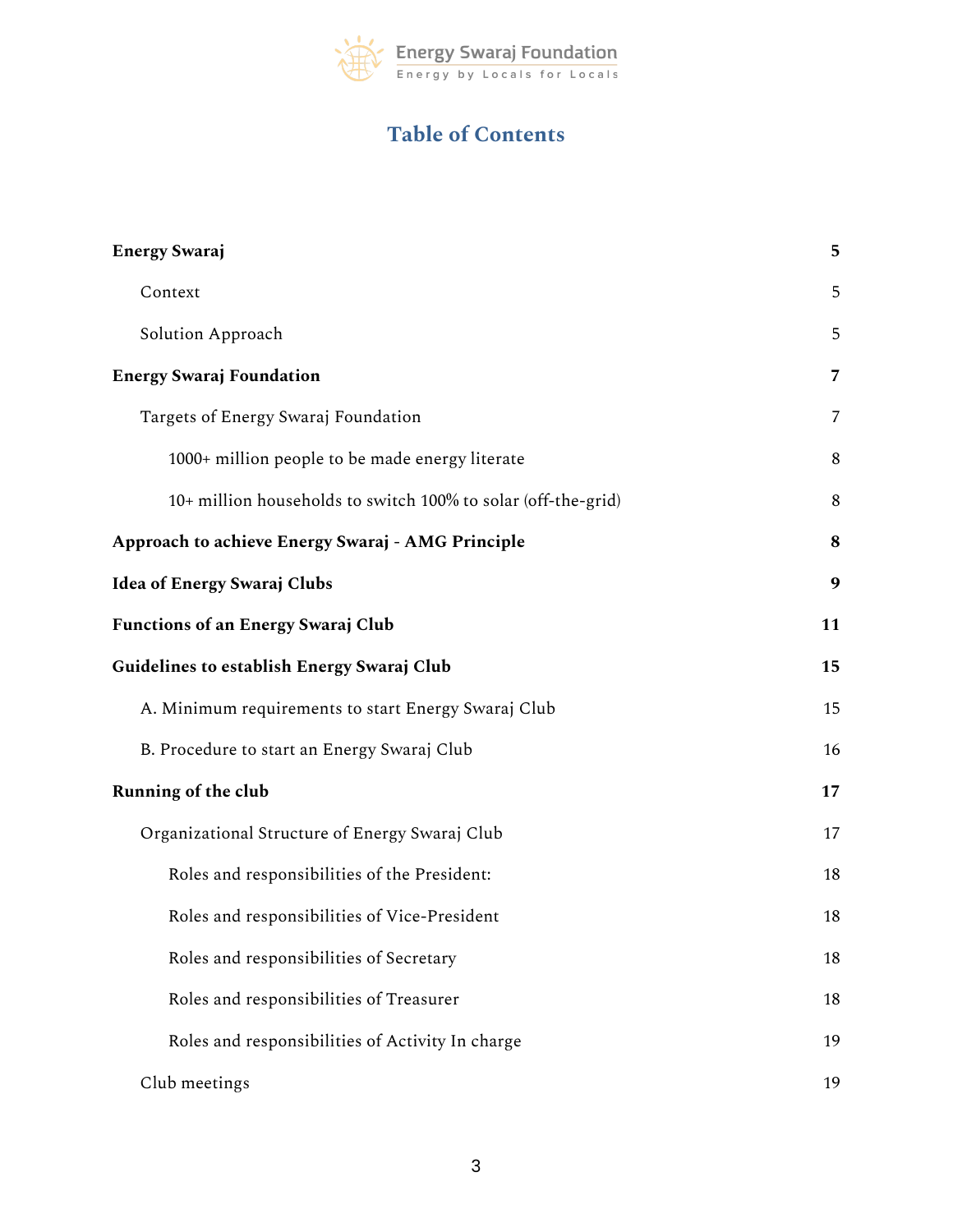

| Club profile for public and meeting record of activities | 21 |
|----------------------------------------------------------|----|
| The Foundation's support to the clubs                    | 21 |
| Annexure 1                                               | 23 |
| Annexure 2                                               | 24 |
| Annexure 3                                               | 25 |
| Annexure 4                                               | 26 |
| Remembrance                                              | 26 |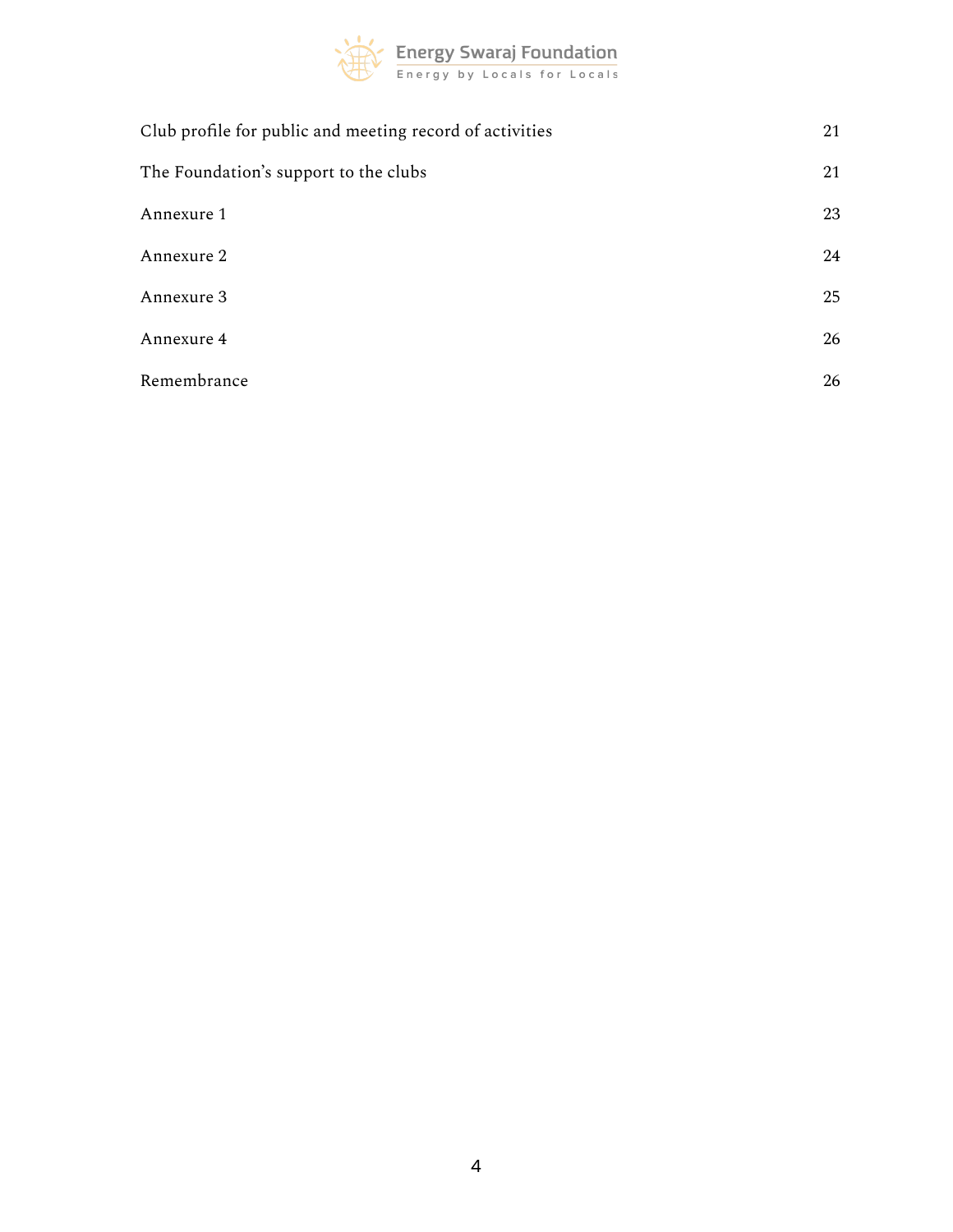

# <span id="page-4-0"></span>**1 Energy Swaraj**

### <span id="page-4-1"></span>**1.1 Context**

Energy is a significant driver of social and economic growth and has become an essential part of human survival. However, the use of fossil fuel-based energy, which constitutes nearly 80% of the energy basket, is also a primary culprit of climate change.

Climate change is real, and its catastrophic effects are increasing with each passing day. The average temperature of Earth is already hotter by  $1.1^{\circ}$ C compared to pre-industrial levels in 1850. As per IPCC (Intergovernmental Panel on Climate Change) report, Carbon emission has to be stopped at 450 ppm i.e. equivalent to global warming at 1.5°C to avoid irreversible changes in the environment. Moreover, as per the world climate clock, only 7.5 years are left before the global temperature touches the 1.5℃ mark). The IPCC suggests that we need **"drastic"** and **"immediate**" changes in energy use patterns. We need to rapidly move towards carbon-neutral living on the planet to avoid catastrophic, very expensive, and worst, life-threatening climate change. There is a need for immediate and urgent actions to tackle this climate emergency.



Figure: Climate Clock (image from https://climateclock.world/, accessed on 3rd Feb.2022)

# <span id="page-4-2"></span>**1.2 Solution Approach**

People live in a distributed manner, the renewable energy sources are also available in a distributed way and therefore, it is relevant that the generation and consumption of energy should be and can be achieved in a distributed way. It is, however, essential that before generating energy from any source, one must become a disciplined and efficient user of energy. These approaches reduce the user's energy requirement significantly.

We have drawn inspiration from two Gandhian Philosophies "there is enough in the world for everyone's need, not for anyone's greed" and "….not the mass production…but production by masses is required". Based on these, our Founder Prof. Solanki has written two laws of sustainability. They have been termed the "Fundamental laws of Sustainability".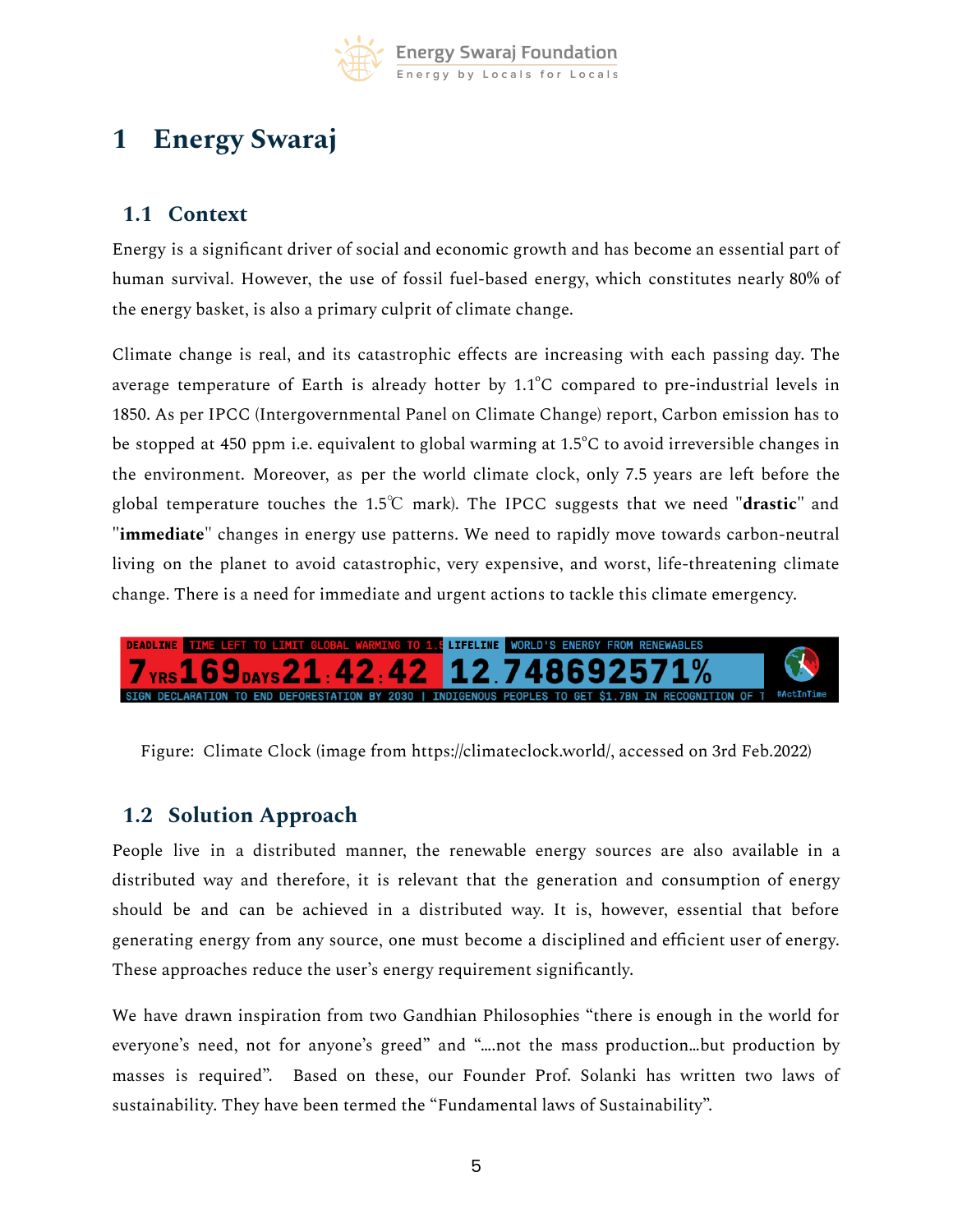

**Fundamental Law of Sustainability 1:** ''In an ecosystem of finite resources there must be **Limited** (finite) **consumption''**

**Fundamental Law of Sustainability 2:** ''In an ecosystem of finite resources there must be **localized** (distributed) **production**''

In Summary everything that we consume on the planet, we must follow these two laws:

**Limit your consumption, & Localize your production**

Based on the above laws, ''Limited Consumption'' and ''Localized Production'' are the key aspects of sustainable living or sustainability of life on the planet. And, among all, **Energy Sustainability** (generating and fulfilling energy needs without affecting climate) is the most important, as energy is the driver of our social and economic activities.

Anywhere, across the world, energy sustainability can be achieved by following the two Fundamental laws of Sustainability. Violating any of the two laws, even while generating and consuming energy with solar, will have some non-zero finite and negative impact on climate.

In the wake of climate change, energy access, energy security, energy sustainability, energy discipline, and renewable energy solutions are required. Decentralization, production by masses, distribution of wealth, capacity building and hand-holding of local communities to solve the problem and use of appropriate technology are values behind the solution. This will be achieved by improving livelihood skills and creating sustainable employment for the young generation.

Following the Gandhian model of Gram (village) Swaraj, the idea of Energy Swaraj was envisaged to involve local communities to generate and fulfill their local energy needs through localized activities of production (if feasible), assembly, installation, and maintenance of renewable energy solutions.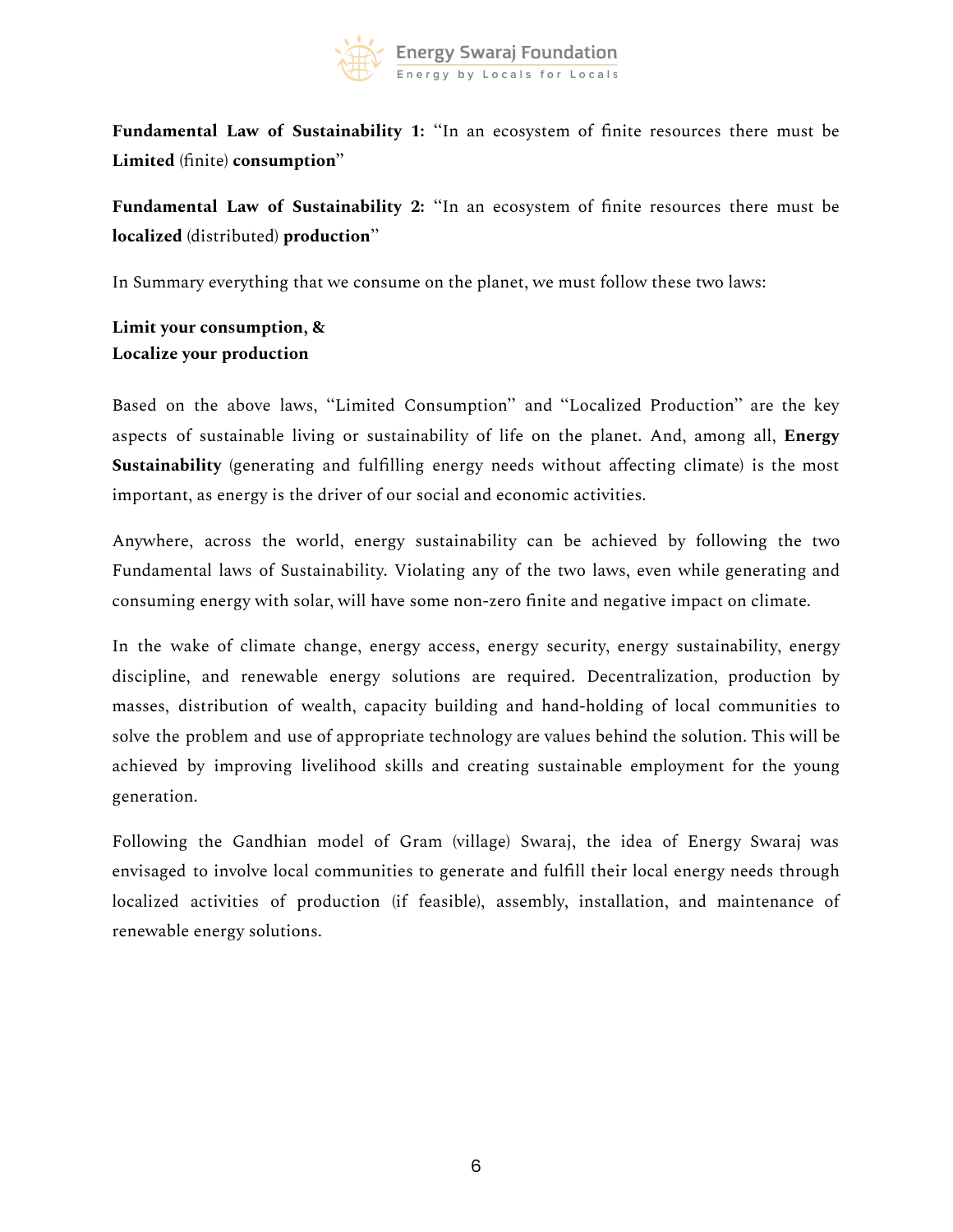

# <span id="page-6-0"></span>**2 Energy Swaraj Foundation**

The Energy Swaraj Foundation (ESF) is a section-8, not-for-profit organization. Following the two fundamental laws of sustainability given by Prof. Solanki, Energy Swaraj Foundation is working to establish **Energy Swaraj** (Energy independency) across the world. The motto of the ESF is "Energy by Locals for Locals".

The concept of Energy Swaraj incorporates energy and climate change from a philosophical, technical, economic, social, and environmental perspective.

It goes back to the basics by rethinking the Gandhian Principles in the current context. Energy Swaraj Foundation emphasizes inculcating discipline and self-evaluation in energy usage by rearranging the energy habits before we think of generating energy, even if it is solar energy. On the one hand, it is working to bring awareness by educating all age groups, while, on the other hand, it provides end-to-end solar solutions to the climate emergency.

The Foundation works under the simple philosophy **"There is no Planet B. Let us save Planet A".** The Foundation believes that not through the governments around the world or its policies, but through the involvement of the public, in generating and fulfilling their own energy needs, can bring a major transformation. Therefore, establishing Energy Swaraj should become a public movement.

Energy Swaraj Foundation has set ambitious targets for itself and in order to achieve those targets, there are various campaigns and initiatives. One of the main initiatives toward Energy Swaraj is the 11 years long Energy Swaraj Yatra, which is a journey that has been undertaken by Prof. Solanki (with a pledge to not go home for 11 years and live in a bus) to promote these fundamental laws and to establish Energy Swaraj.

### <span id="page-6-1"></span>**Targets of Energy Swaraj Foundation**

The Foundation is working in the 'public movement' mode. Its Energy Swaraj Movement is planned from 1<sup>st</sup> January 2020 to 31<sup>st</sup> December 2030, which is in line with the United Nations Sustainable Development Goals. During this period, the following two main targets are to be achieved: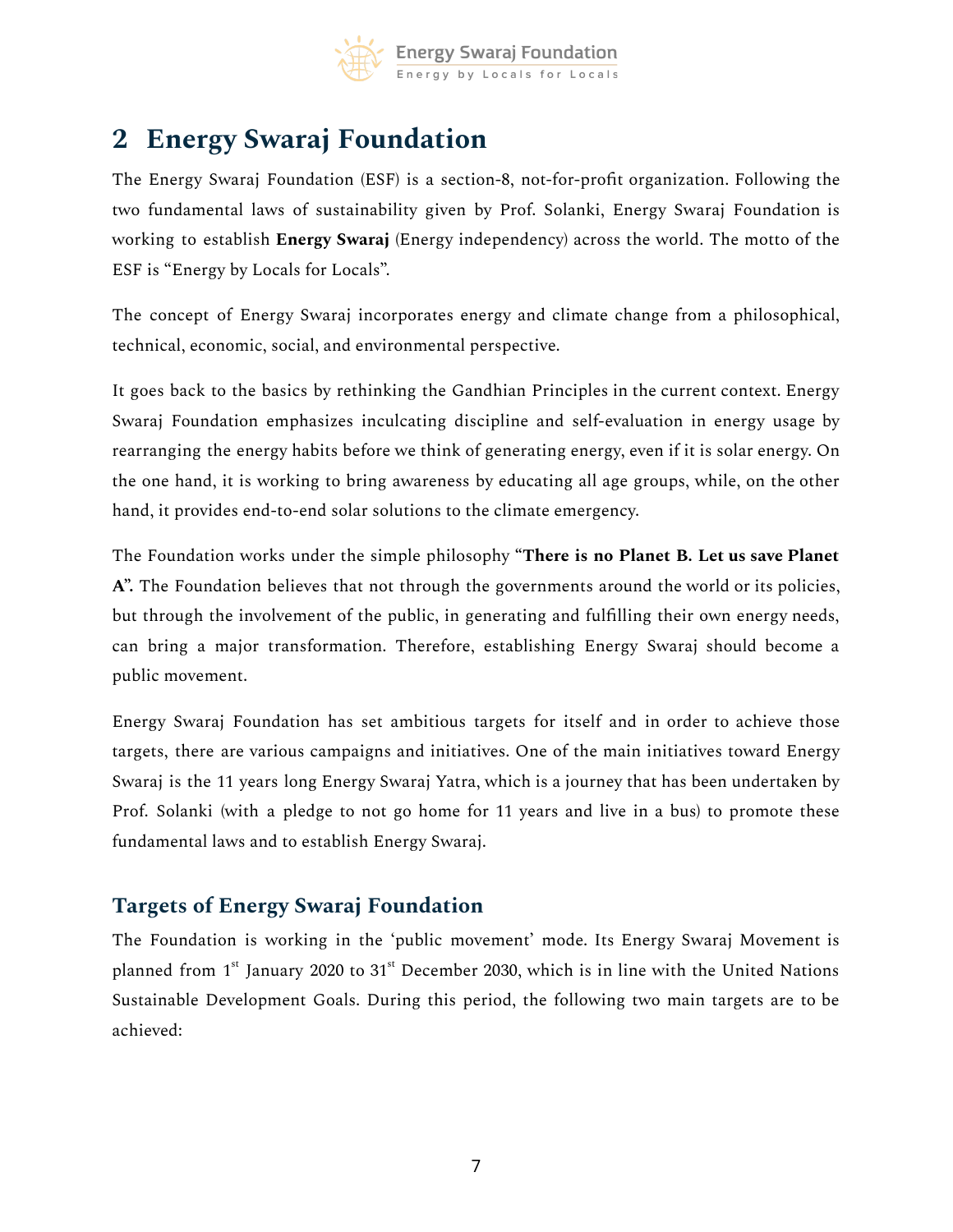

### <span id="page-7-0"></span>**A. 1000+ million people to be made energy literate**

Climate is changing, natural resources are degrading, and the sustainability of life on the planet is getting affected. The Foundation will make 1000+ million people energy literate and bring them the awareness of how much energy we consume, where it comes from, how much each individual is responsible for CO2 emission, what is the current status of climate change, and how each individual can solve the issue?

### <span id="page-7-1"></span>**B. 10+ million households to switch 100% to solar (off-the-grid)**

The Foundation has set itself a mammoth target of bringing  $10+$  million households  $\sim$  50 million people) off the grid by 2030 and providing them with complete solar solutions. The Foundation will promote avoidance and minimization of the energy before generating it through solar energy.

There are other targets that the Energy Swaraj Foundation is set to achieve, which include nurturing entrepreneurs, plantation activities, energy and policy recommendations to countries, and providing hands-on training.

# **3. Approach to achieve Energy Swaraj - AMG Principle**

<span id="page-7-2"></span>In order to establish Energy Swaraj to its fullest, one need to switch to 100% solar power, while locally generating and consuming energy (including energy needs for cooking, traveling and electricity)

Generating electrical energy needs locally (on rooftops of homes and institutions) is easiest among all. But there is no manufacturing in the world that does not have any negative impact on the environment, however small it is. Manufacturing of solar panels, electronics, batteries, and recycling of it is no different. Therefore, one needs to be careful using energy, even if it is solar energy.

Prof. Chetan Singh Solanki, Professor, IIT Bombay, Founder, Energy Swaraj Foundation, and Brand Ambassador of Solar Energy for the state of Madhya Pradesh **(brief profile in Annexure-1)** has conceptualized the AMG principle to become efficient users of energy. This principle advocates becoming a disciplined and efficient energy user before generating even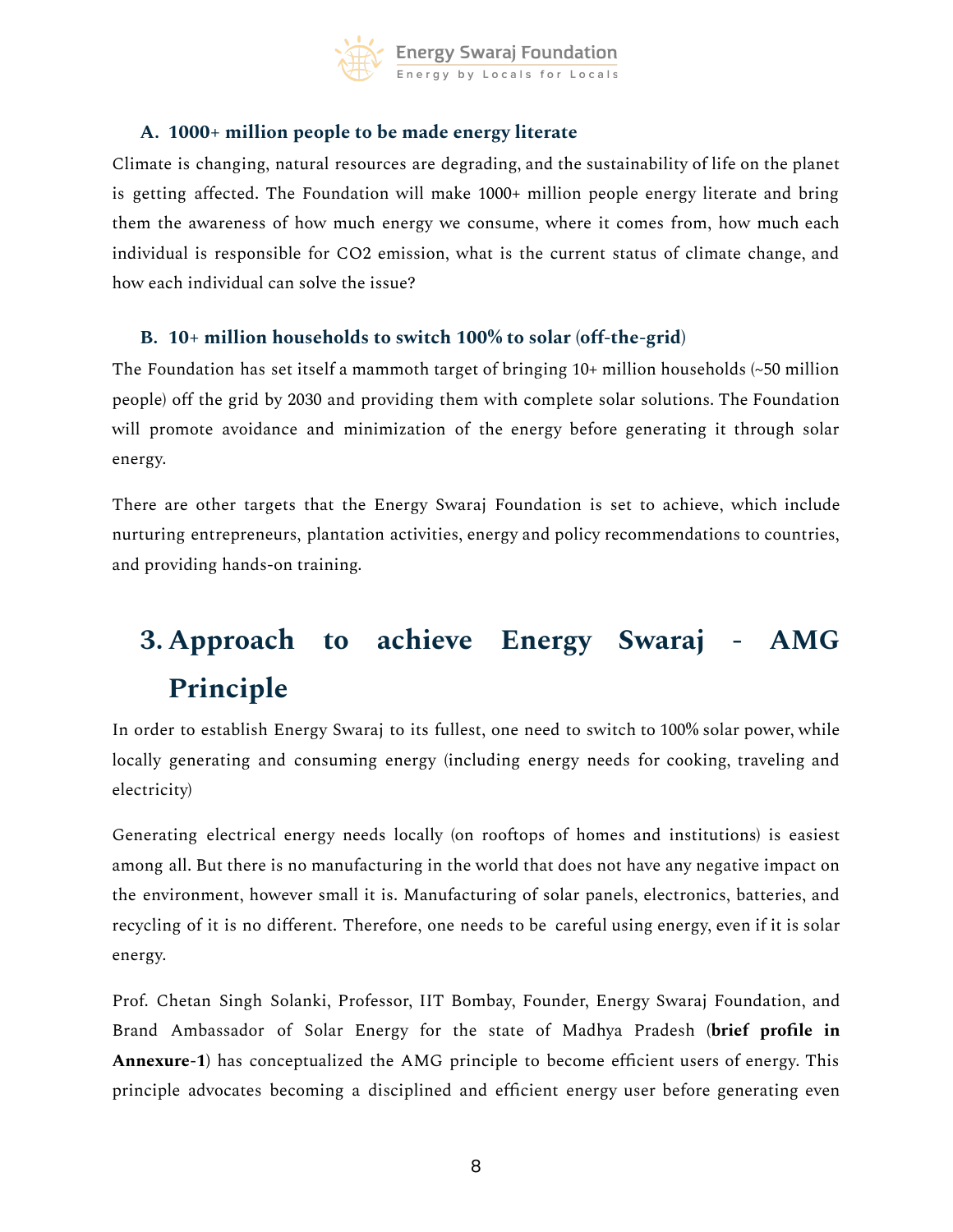

solar/renewable energy to fulfill our needs. Disciplined and efficient users of energy reduce the user's energy requirements significantly. **(Youtube Links for his talks available in Annexure -2)**

The best way to achieve Energy Swaraj is by following these three steps of the AMG principle:

**Step-1: Avoid** the use of energy by  $1/3^{\rm rd}$ *"Avoid the use of energy, as much as possible, even if it is solar/renewable energy"*

**Step-2: Minimize** the use of energy by 1/3 rd *"Minimize the use of energy, as much as possible, using efficient appliances"*

**Step-3: Generate** energy locally only 1/3 rd *"Generate the remaining energy needs locally after following avoid and minimize step"*

In adopting the AMG principle, the first step is to **'avoid'** the use of energy as much as possible even if it is generated from any renewable energy, as there is no manufacturing in the world that does not have any environmental impact. With this step, one will be able to reduce their energy needs by 30-50%.

If energy use is not avoidable beyond a point, the next step is to **'minimize'** the energy use by using efficient appliances. With this step, one will be able to reduce their energy needs by another 30-40%. And at last, **'Generate'** the remaining energy needs locally using renewable energy sources to live a sustainable lifestyle.

# <span id="page-8-0"></span>**4. Idea of Energy Swaraj Clubs**

### **"Energy Swaraj Clubs are the action nodes of the Energy Swaraj Movement"**

We all are the users of energy and we all have contributed to climate change. In order to mitigate climate change, which has become a serious global problem, we all must act toward solving this problem.

It is also clear that the time left for climate correction is very short and only government actions all over the world are not going to be sufficient in mitigating climate change. Anyway, despite several international agreements over the last 2 to 3 decades,  $CO<sub>2</sub>$  emissions are rising, rather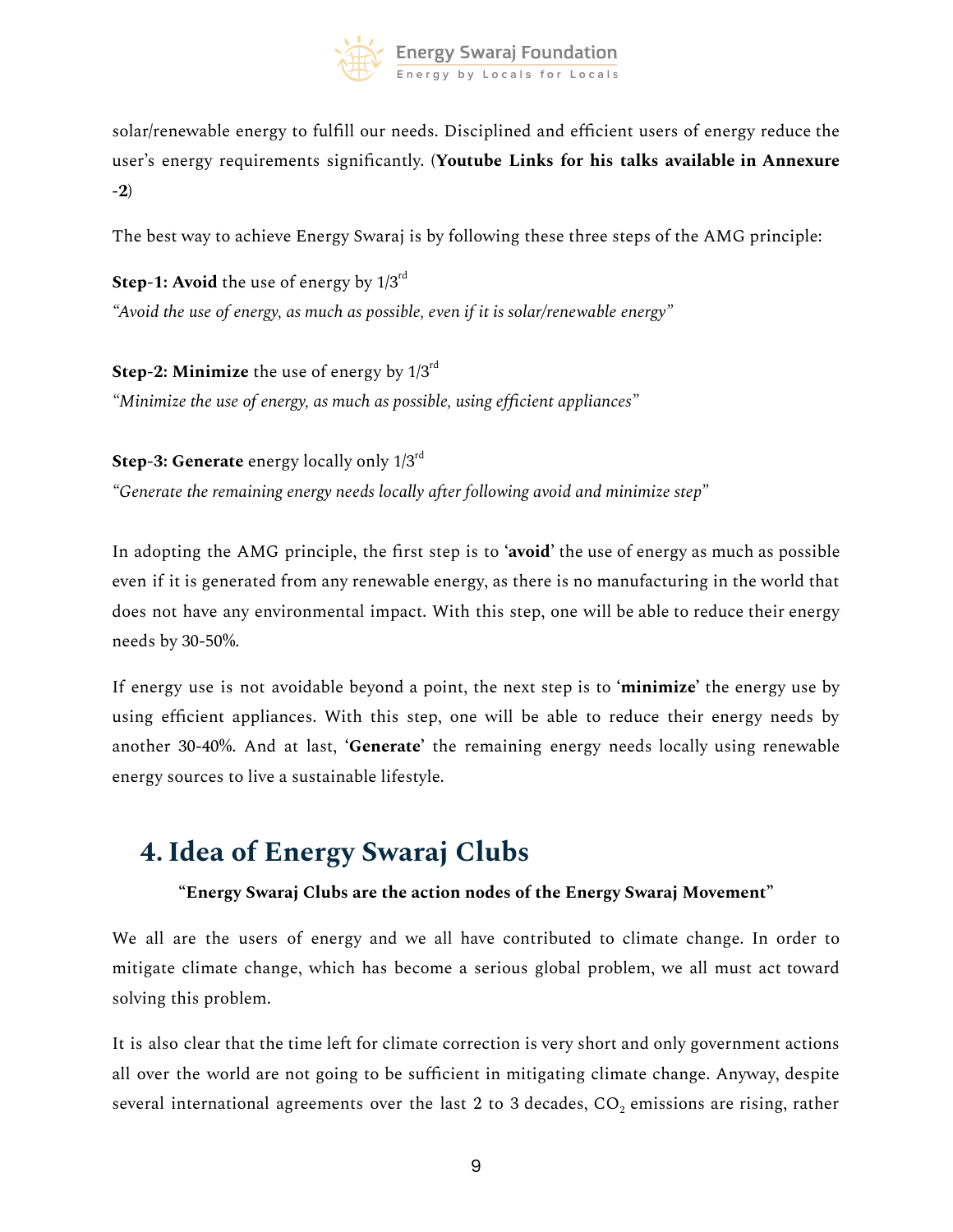

than falling. Therefore, the public at large must take part in climate correction by appropriately generating and consuming energy.

Limiting our energy needs, then generating and consuming energy locally, using locally available renewable energy resources, with the involvement of local entrepreneurs or establishing Energy Swaraj, seems to be a very logical and viable option, and can be adopted by everyone, across the globe fully or at least partially. In this context, Energy Swaraj Foundation is established to create Energy Swaraj (Energy by Locals for Locals) as a global public movement.

For Energy Swaraj to become a public movement, people at large must start taking part in appropriately generating and consuming their own energy, without waiting for policies or subsidies. This would require awareness among the masses about climate change and its cause, demonstration of alternative ways of fulfilling their electricity/energy needs locally, and encouragement for the adoption of alternative ways.

*In this scheme, Energy Swaraj Clubs are recognized to be very important action nodes of the Energy Swaraj Movement and they are established to ignite public action in their locality. The charity should begin from home and clubs are expected to show appropriate behavior in terms of energy usage and adoption of renewable energy, as much as possible, before preaching to others.*

For a successful Energy Swaraj Movement, the Energy Swaraj Clubs are required to take the following actions:

- Following and promoting energy literacy among the masses
- Following and promoting AMG principles
- Being energy independent, and setting up examples of energy independence (off-grid solar systems)
- Encouraging energy independence among masses
- Establishing Energy Swaraj energy by locals for locals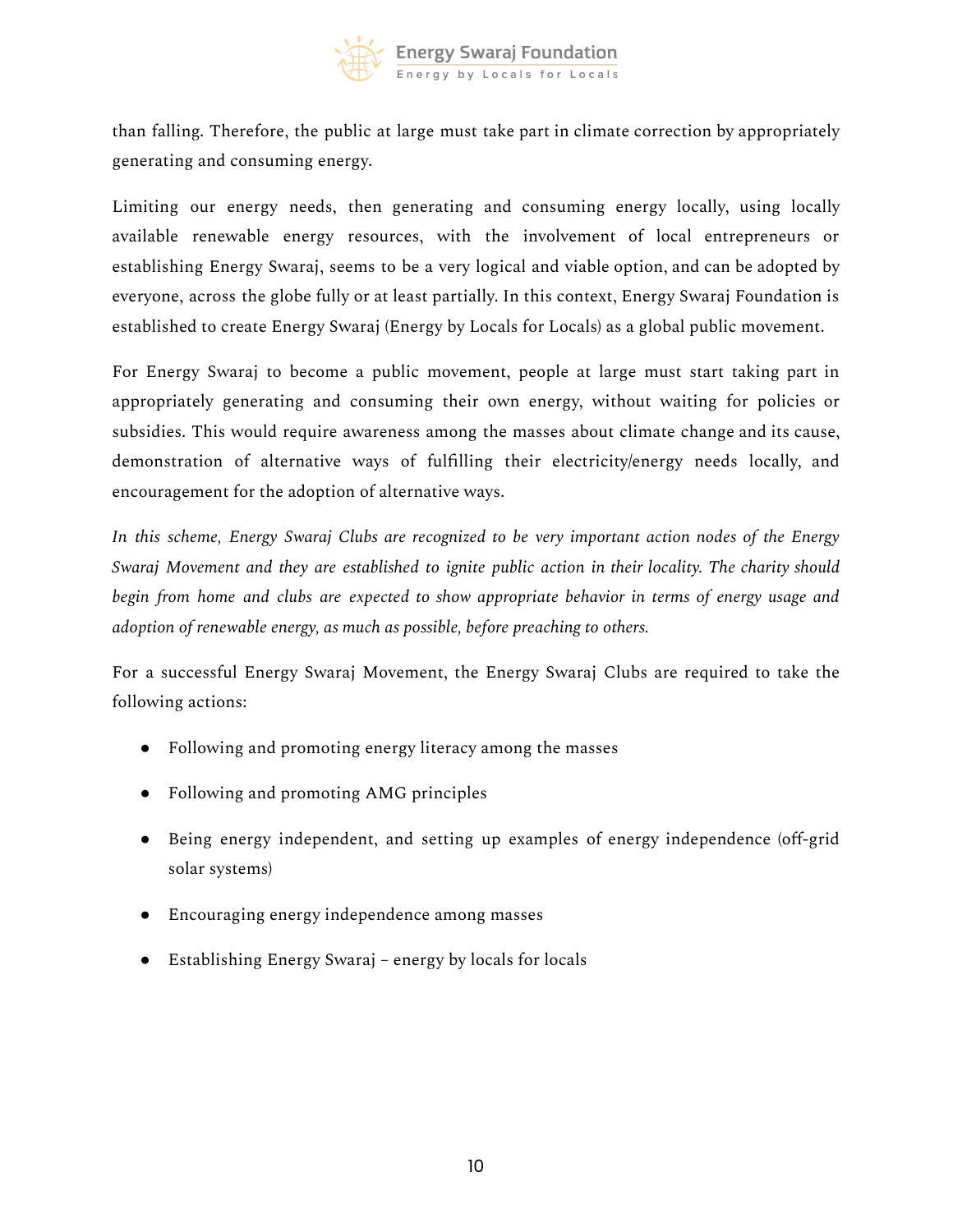

# <span id="page-10-0"></span>**5. Functions of an Energy Swaraj Club**

The objective of the Energy Swaraj Clubs is to perform different activities of the Energy Swaraj Foundation in a local community that will help to establish the Energy Swaraj.

The functions of the Energy Swaraj Clubs are divided in two main categories:

- **Actions for Awareness** on energy and climate change
- **Actions for Adoption** of 100% solar energy following AMG

### **A. Actions for Awareness**

#### **A.1: Become Energy Literate**

*Objective: Educate yourself and empower yourself. For the effective functioning of the clubs and their valuable contribution to society in terms of awareness and climate corrective actions, it is important that club members acquire knowledge about energy and climate change and keep themselves updated about happenings in the world.*

The club members should continuously learn more and more about energy, climate change, climate corrective actions, ways to adopt renewable energy, etc.

Becoming energy literate is the first step toward climate correction. Energy Literacy includes the understanding of energy generation, its use, misuse, inefficient use, and opportunities to conserve energy and generate clean energy. A very engaging Energy Literacy Training has been designed for every energy user. The training is available in both online and offline mode.

First of all, every club member shall become energy literate by completing the Energy Literacy Training by Prof. Chetan Singh Solanki. ([https://learn.energyswaraj.org\)](https://learn.energyswaraj.org).

Also, other lectures of Prof. Solanki on Climate Change and Energy Swaraj should be viewed. At least two lectures from the following list must be viewed and discussed within clubs. Actions for Restoring Environment - The Climate Newspaper of Energy Swaraj Foundation should be discussed in the club in every meeting, this would bring the latest events and actions on climate change.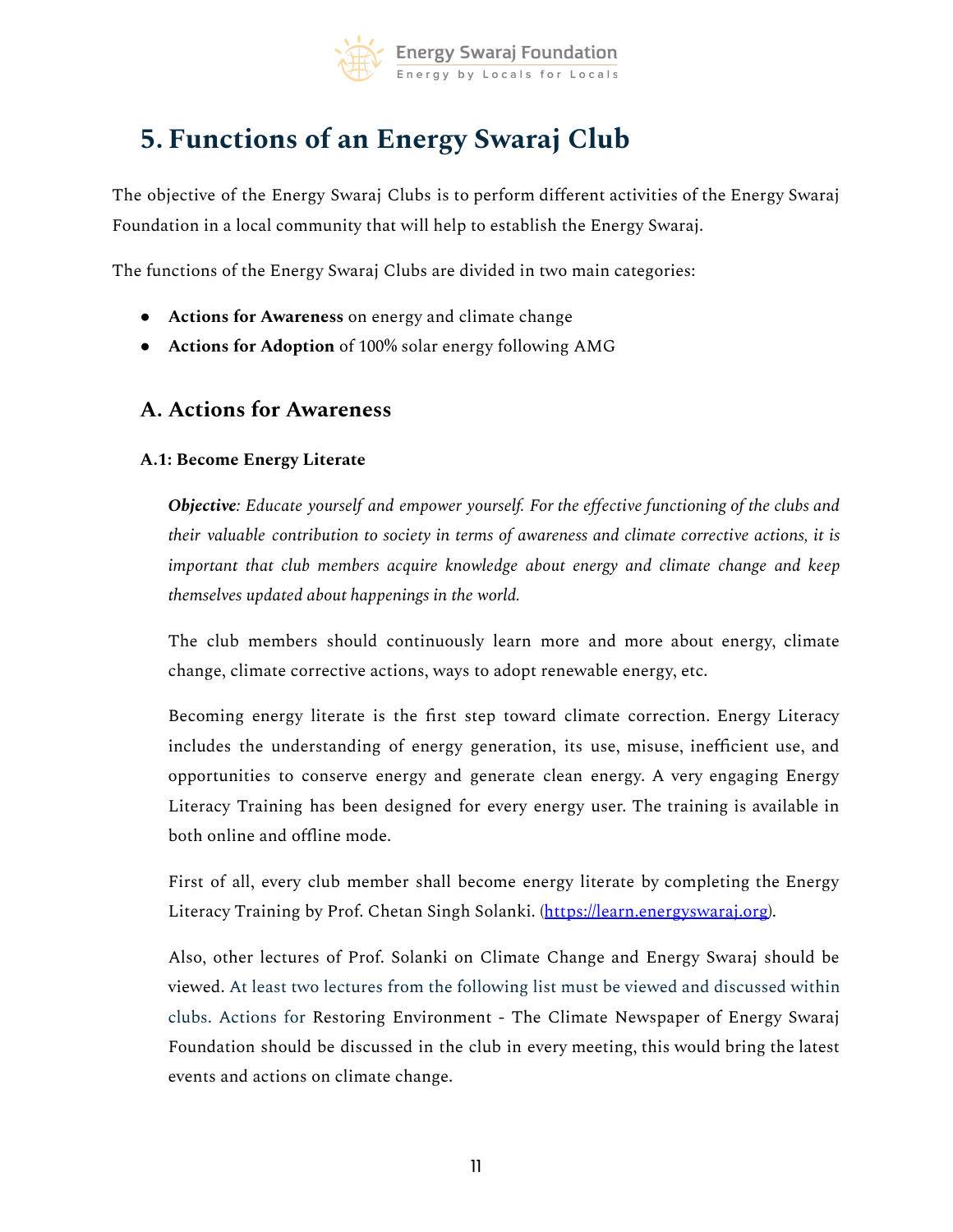

Other than these, club members can use any other resources (like YouTube documentaries, Research papers, etc.) to increase their knowledge and skills of the club members on energy and climate change.

#### **A.2: Make others Energy Literate**

*Objective: Carbon dioxide once emitted into the atmosphere affects everyone. Therefore, it is not enough to become energy literate ourselves, but every user of energy should become energy literate. It is important that Energy Swaraj Club members must put efforts to make everyone energy literate and make society aware of the serious consequences of climate change, and the urgency to take action.*

The club members should carry out activities for the promotion of energy literacy in society. The Energy Literacy Training is a certificate course, designed for everyone, irrespective of their qualification. It is Free and available in multiple languages. Club members can encourage individuals and institutions to undertake Energy Literacy Training. Members can approach Schools, Colleges, Companies, NGOs, Govt. bodies, Residential societies, families, etc.

Club Members may approach authorities or top management to encourage them to make training compulsory for everyone. Having made the first connection, it is important that club members connect with people and organizations. Club members can decide their monthly targets for making 1500 people energy literate in their neighboring areas. The Energy Swaraj Foundation has a target to make 1000 million or 1000,000,000 people energy literate by the year 2030.

Additionally, the following can be undertaken by the Energy Swaraj Clubs:

**Competitions:** The Energy Swaraj Club can organize competitions under its banner in society or in schools/colleges to promote and encourage Energy Literacy.

**Sponsorship for the ELT**: The Energy Swaraj Foundation has made ELT free for everyone, however, there are always expenses to maintain IT infrastructure, cost of promotion, manpower, certification, etc. For meeting this expenditure, the Energy Swaraj Foundation seeks sponsorship of Rs. 5 per person trained. The Clubs can help the Foundation to raise funds through individuals, and corporations. This is not mandatory.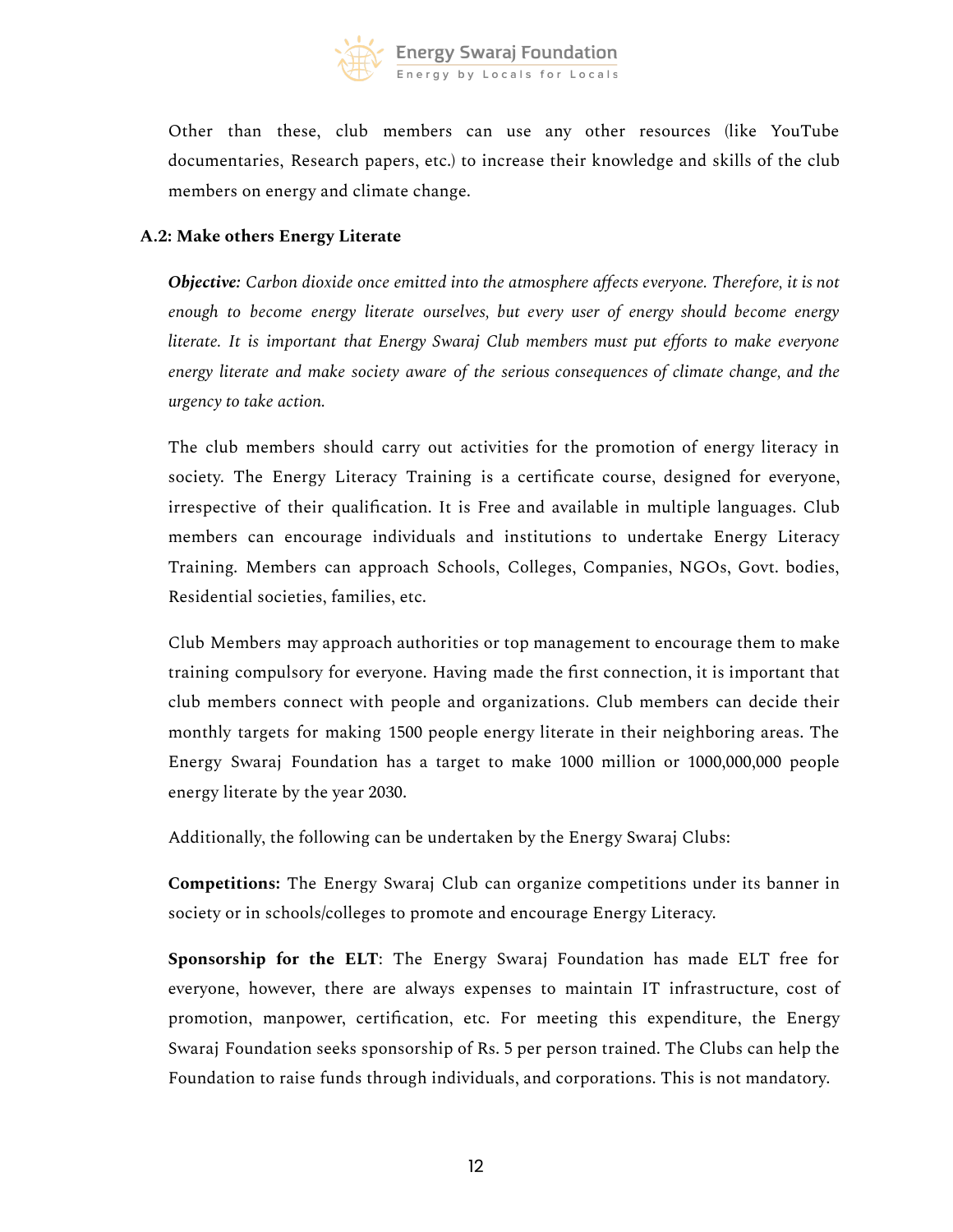

# **B. Actions for Adoption**

### **B.1: Become Energy Independent**

*Objective: The actions start by setting an unprecedented example of becoming energy independent. Any quantifiable and measurable action starts once the Energy Swaraj Club member surrenders their electricity connection and becomes energy independent. Members should start the adoption process from their homes, institutions, and offices and become role models for society.*

Every club member shall start taking action for becoming energy independent by following the AMG principle. This can start from members' homes and offices.

Becoming **Energy Independent** is a very big thing and would be challenging as well. Use of energy includes the use of electricity, LPG, petrol, and diesel. Eventually, we should become carbon emission-free by stopping the use of all kinds of fossil fuels. But, the easiest of all is becoming **Electricity Independent**. The club members can start following the AMG principle (as learned in ELT). Keep a target and timeline to **'avoid'** energy use by 10-20 percent. It will cut down your carbon emission. Make a plan to **'minimize'** energy use and replace old efficient appliances with more efficient appliances, without waiting for the 'end of life' of appliances. This will also cut down your carbon emission. Hopefully with 'avoid' and 'minimize' action you would be able to reduce your electricity consumption by 40 to 60%. Then as the last step, 'generate' and fulfill your remaining electricity needs locally. A solar panel-based solution, without any grid connection, would be the real Energy Swaraj Way.

Individuals can take commitment to 'Commitment to Reduce Electricity Consumption' by 20-30 percent (attached pledge document) in some fixed time. Following that, individuals can decide to switch to 100% solar energy, without any grid connection. Every member should have a plan that in 5 years (as per their convenience) they will live 100% on solar power.

We use energy for traveling, cooking, electricity, etc. In order to live an energy-efficient life, the Foundation has created a guidebook on best practices in energy-efficient living. Please refer to the *'Guidebook for Energy Efficient Living'*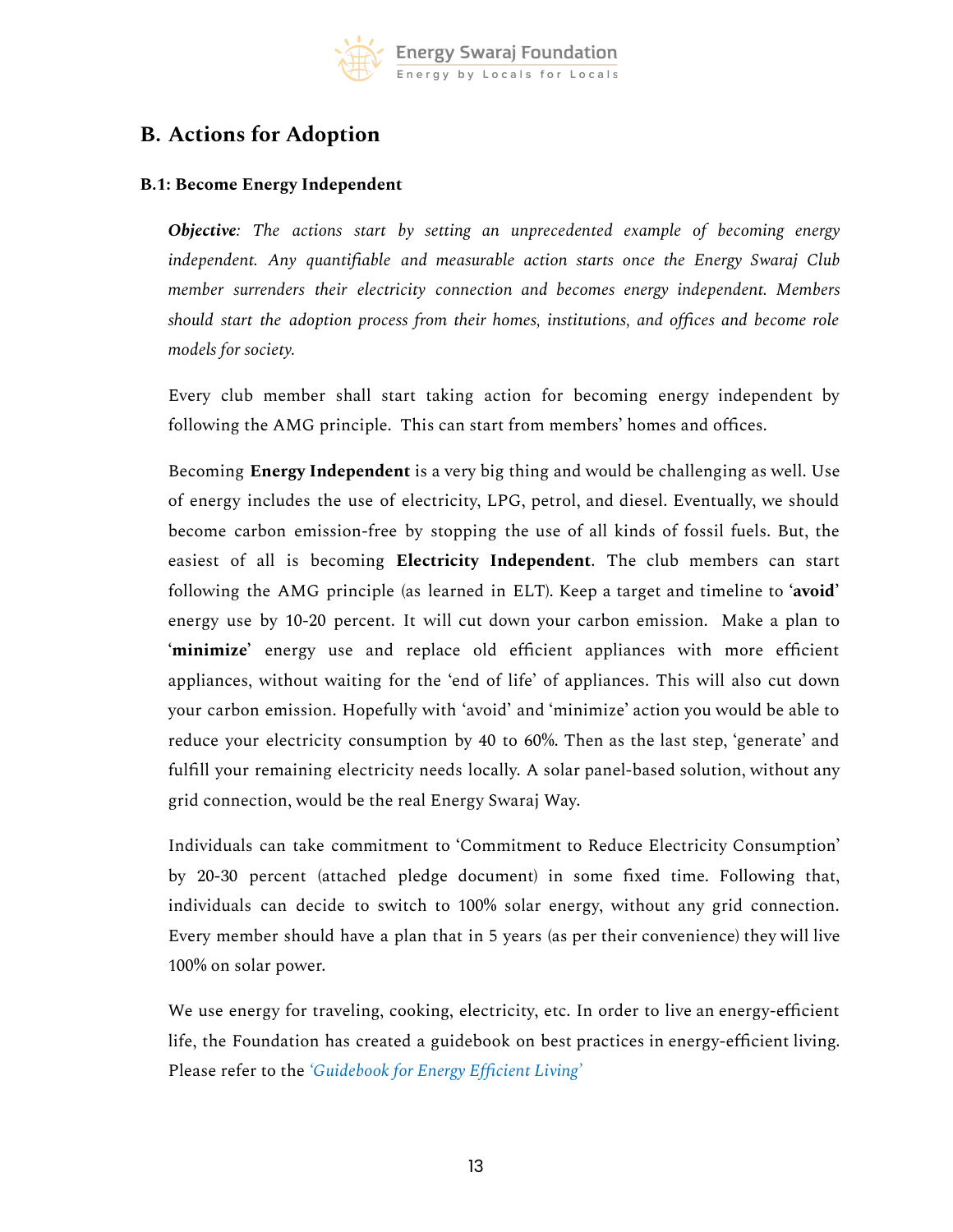

#### **B.2: Make others Energy Independent**

*Objective: Once the members become Energy Independent, they can inspire others in the society. It is important that Energy Swaraj Club members must put effort into making everyone's energy independent by helping society to follow appropriate action and make society aware of the serious consequences of climate change, and the urgency to take action.*

Use of energy includes the use of electricity, LPG, petrol, and diesel. Becoming energy independent means stop using fossil energy-based sources. And, eventually, society should become carbon emission-free. But, the easiest of all is becoming **Electricity Independent**. The club members must encourage society (other individuals, schools and colleges, NGOs, corporates, etc.) to become electricity independent by following the AMG principle (as learned in ELT).

Organizations can be approached to take 'Commitment to Reduce Electricity Consumption' consumption by 20-30 percent (attached pledge document) in some fixed time like 3 to 6 months. Club members can guide them to follow 'avoid' and 'minimize' to meet their target. Following that organizations can be encouraged to switch to 100% solar energy, without any grid connection.

Additionally, the following can be undertaken by the Energy Swaraj Clubs:

**Competitions:** The Energy Swaraj Club can organize competitions under its banner in society or in schools/colleges on solar technology, related applications, promote and encourage Energy adoption. Powering classrooms on solar itself could be a competition.

**Demonstration projects:** One of the very important ways to encourage others to become energy independent is to create role models by installing off-grid solar installations. An Energy Swaraj Club can raise funds and provide off-grid solar systems to schools, anganwadis, hospitals, etc. For daytime operation, the cost of a no grid no battery system can cost anywhere between Rs. 16000-20,000. This can also be done in collaboration with schools and colleges, the Club can donate a part and other parts can be done by the institute or even students.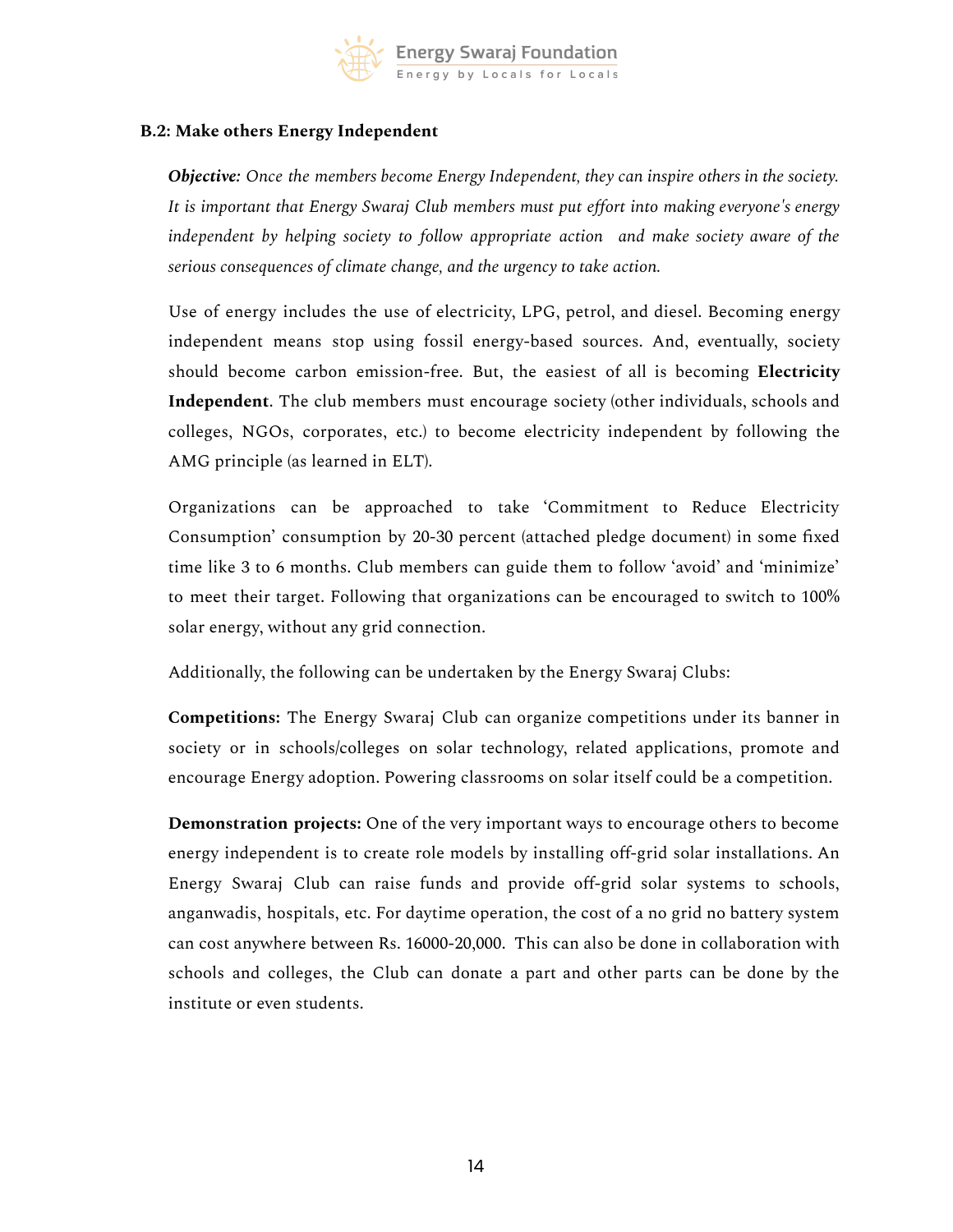

# **C. Other functions of the club**

Other than the activities mentioned in A and B, the Energy Swaraj Club can perform following activities:

- The Energy Swaraj Yatra will go on till 2030. If a Yatra is coming to the city where the Club is established, the Club shall help in organizing Yatra in the city.
- Organizing seminars in society or in organizations related to climate change, renewable energy technologies, or even energy literacy. The club members themselves can give seminars or invite other people from society
- Club can make efforts to make the government body aware of Energy and Climate Change issues.
- Club can take any other activities, they feel, as long as it falls under the broader umbrella of the Energy Swaraj Foundation and supports creating the Energy Swaraj Movement.

# <span id="page-14-0"></span>**6. Guidelines to establish Energy Swaraj Club**

Technology alone cannot create a better world, people of integrity and consciousness of others and our environment can. The Energy Swaraj Clubs can be established in a school, college, housing society, NGOs, companies, anywhere where people can meet frequently, discuss and promote the establishment of Energy Swaraj.

### <span id="page-14-1"></span>**A. Minimum requirements to start Energy Swaraj Club**

General guidelines for the minimum requirements to establish Energy Swaraj Club are mentioned here. Following are the minimum requirements:

- **Age:** Any individual above 12 years of age can take initiative to establish the Energy Swaraj Club.
- **The number of members:** A minimum of 11 members can come together to form Energy Swaraj Club.
	- o **Criteria for Membership:** Anyone who fulfills the following conditions is eligible to become a member:
		- The member is above the age of 12 years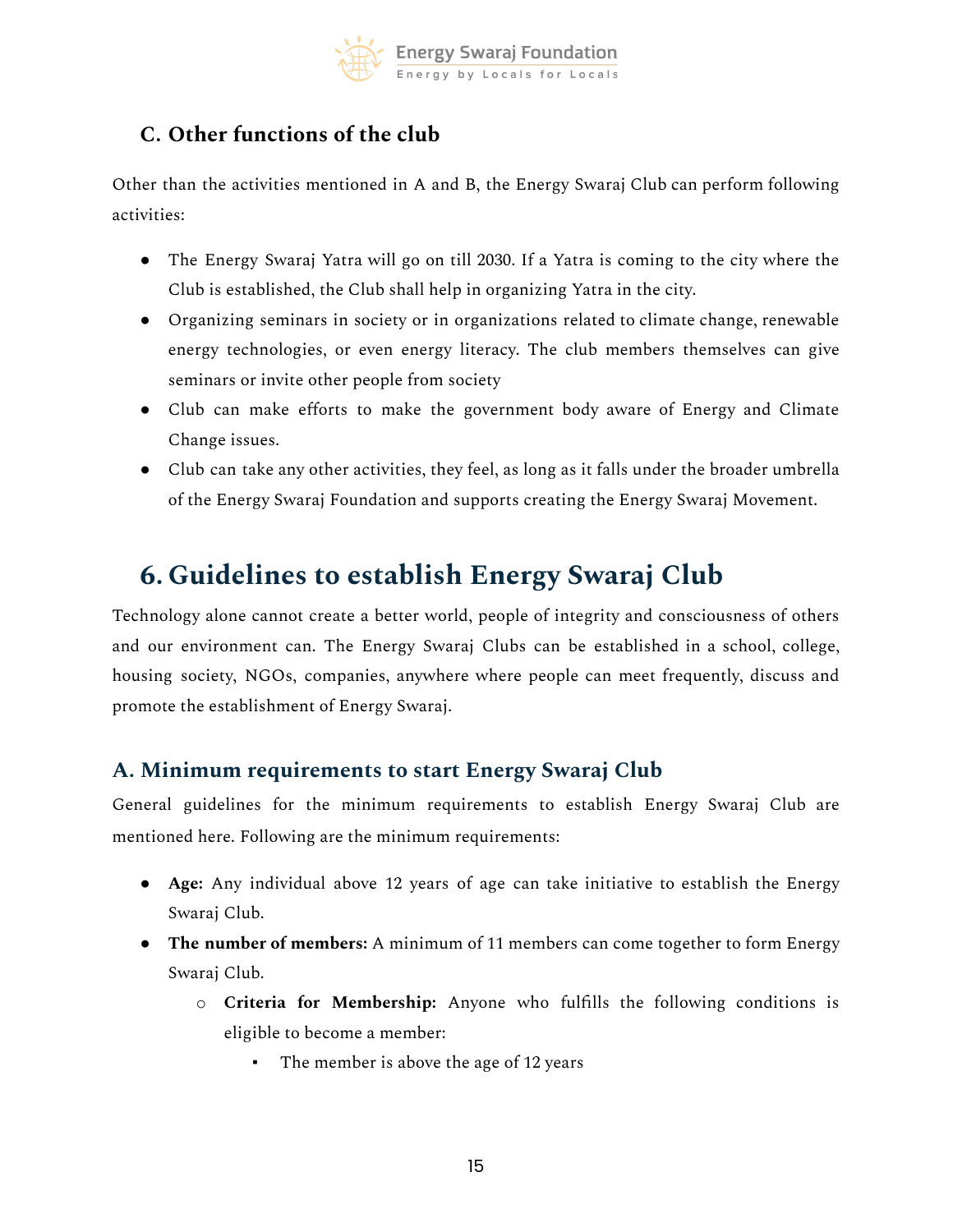

- The member is willing to spend time for actions on the establishment of Energy Swaraj
- **Space**: It is not mandatory to have fixed space, but if possible, there can be a small place for meetings and records related to the club. The place can be anywhere in an institute, in a house, or any other place.

**NOTE**: No formal registration of the club under any government body is required. The clubs may collect funds for club-related activities.

### <span id="page-15-0"></span>**B. Procedure to start an Energy Swaraj Club**

The following steps have to be undertaken to start an Energy Swaraj Club:

#### **Registration Process:**

The club members can register through the following link

<https://energyswaraj.org/energy-swaraj-clubs>

#### **Pre –Registration Requirements:**

The club president can plan a welcome deck for the other members and they can start the club activities.

· Naming the Club

Innovative and interesting names for the Energy Swaraj Clubs should be kept,but it

should follow a certain format. Some of the examples of possible club names could be

- *Surya* Energy Swaraj Club, *IIT Bombay*
- *Durga* Energy Swaraj Club, *Jabalpur*
- *Sandia* Energy Swaraj Club, *California*

The words in italic can be chosen by the group forming the club.

- · Before starting the registration process, the selection of the roles for the President, Vice-President, Treasurer, Secretary & Activity In charge should be decided.
- · Keep the required personal data ready such as Full Name, E-Mail ID, Contact Number, Name of the Organisation Etc.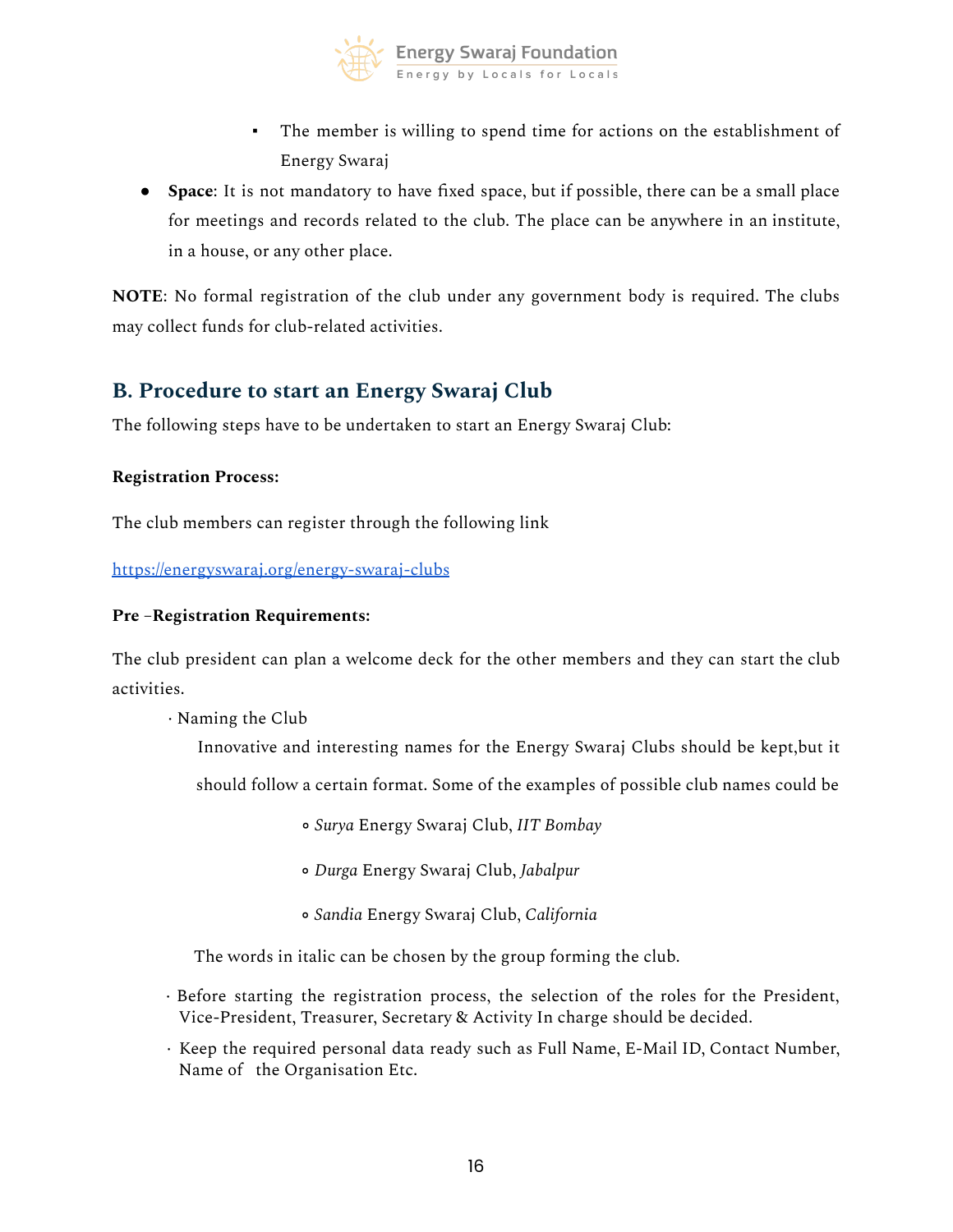

# <span id="page-16-0"></span>**7. Running of the club**

In order to run the club and perform its activities effectively, it is recommended that there is a proper organizational structure for the club. It is also recommended that club meets frequently perform activities to improve the energy performance of the members, as well encourage people in society to do the same.

# <span id="page-16-1"></span>**A. Organizational Structure of Energy Swaraj Club**

The members should among themselves select a president, vice-president, secretary, and treasurer of the club. The position is valid for one year and for the next year the new office bearers for the club should be decided by the club members either by common choice or by voting. The club should submit the information about new office bearers to the Foundation.

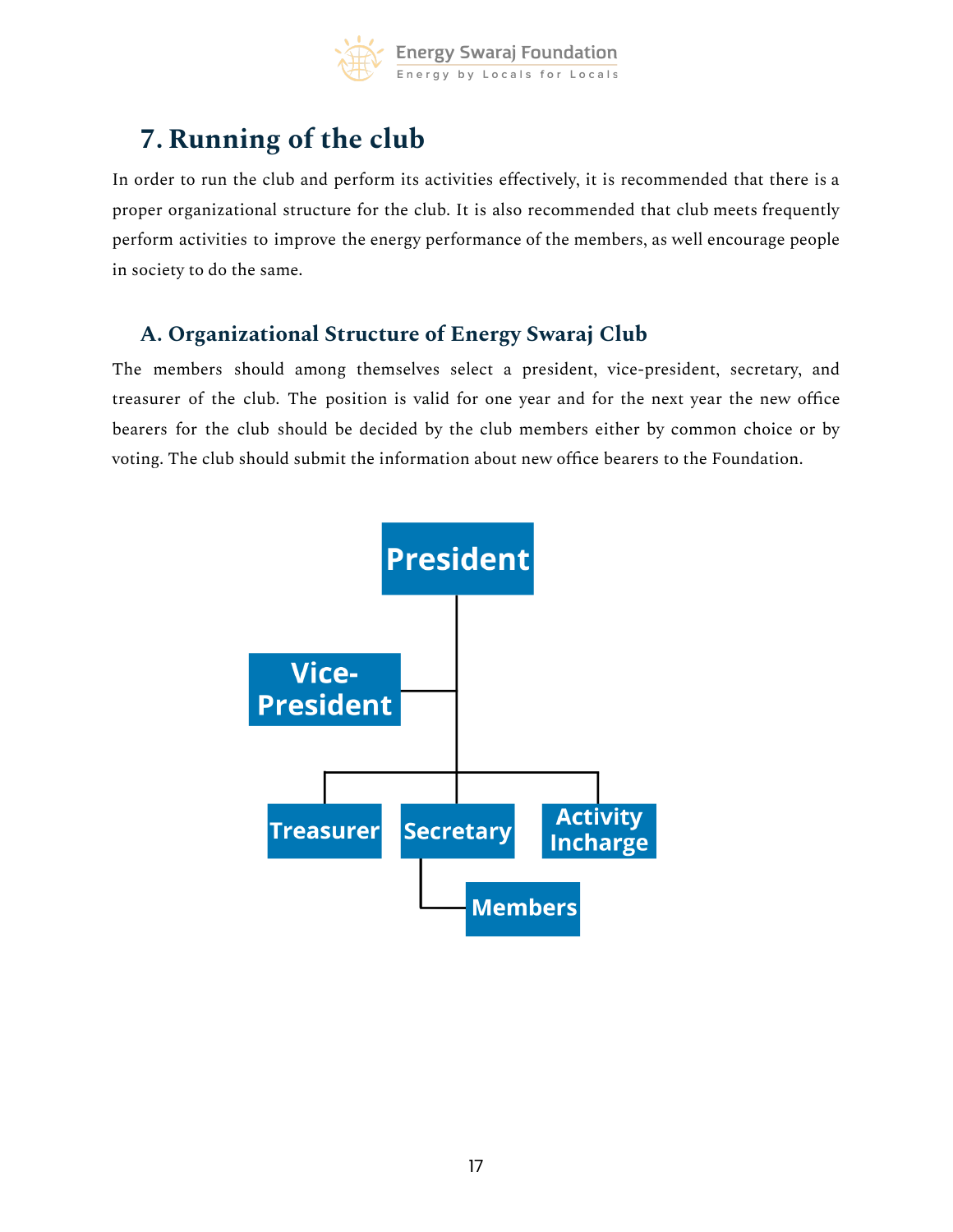

### <span id="page-17-0"></span>**The roles and responsibilities of club members are mentioned below.**

### **i. Roles and responsibilities of the President:**

President is the head of the club for the time he/she is appointed. A president needs to perform the following functions:

- Provides overall leadership and direction to the club organization;
- Presides at meetings of the club;
- Establishes the principle of AMG and goals Energy Swaraj movement with club members;
- Decides action with the collaboration of club members and acts as an action node;
- Raise funds for club's activities, if required;
- Work for the establishment of Energy Swaraj movement, performs function of the club;
- Approves all club press releases, newsletters, electronic communications, and other publications;
- Organizes targeted events with a specialized appeal.

### **ii. Roles and responsibilities of Vice-President**

- <span id="page-17-1"></span>● Actively support and coordinate with the President and Secretary
- In the absence of the President, to act as President
- <span id="page-17-2"></span>● Plan a program that will encourage maximum attendance

### **iii. Roles and responsibilities of Secretary**

- Convene Club meetings, keep/disseminate minutes of all such sessions, and maximize participation or take action against regular non-attendees
- Submits monthly reports of the club's activities to the Energy Swaraj Foundation by filling the form
- <span id="page-17-3"></span>● To appropriately conduct the Energy Swaraj Foundation's activities

### **iv. Roles and responsibilities of Treasurer**

- Assist the president in preparing and maintaining budgets and financial controls
- Oversee, maintains, and supervise club finances, collect dues from the members
- Pay all club bills
- Prepare annual financial reports of the club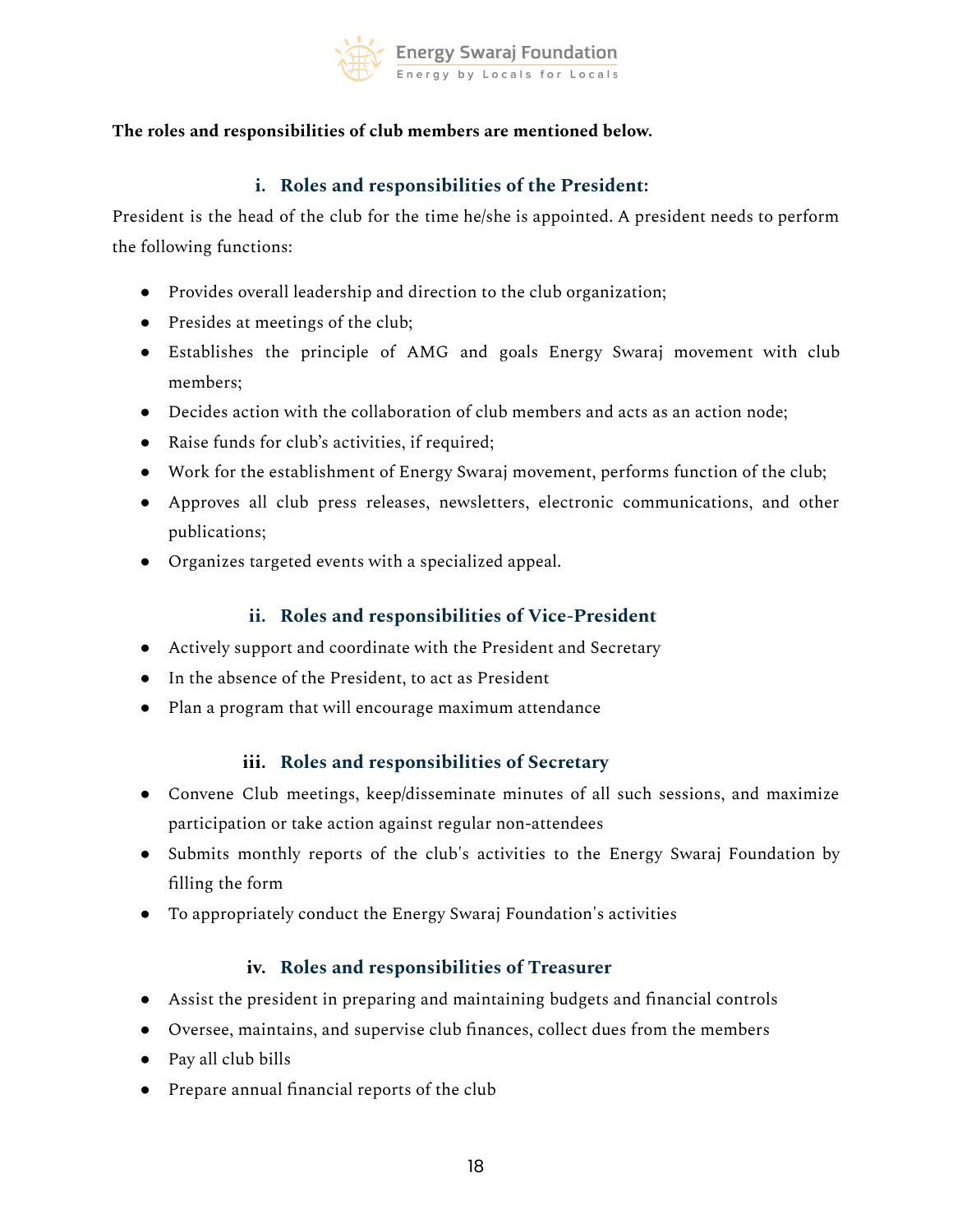

### **v. Roles and responsibilities of Activity In charge**

- <span id="page-18-0"></span>● Plan the activities of the club as per the objectives in collaboration with team
- President and Activity in charge leads the Implementation of the activities
- <span id="page-18-1"></span>● Ensure that activities are planned to cover all functions of the clubs

## **B. Club meetings**

- **Meetings frequency:** It is suggested to have weekly meetings to plan, discuss and take actions. However, it is mandatory to keep one Energy Swaraj Club meeting once in 15 days. Members can decide their own suitable timing. **The suggested discussion points for the first meeting is given in Annexure -3.**
- **Record keeping**: A record of attendance, discussion on previous actions and new planned actions is mandatory. The details should be submitted to the Foundation through the online portal.
- The typical agenda of the club meetings would depend on what activities the club is undertaking. However, the structure of the agenda should remain the same. Following is the guideline for how an agenda of a typical club meeting should look like:

| <b>Agenda of the Meeting</b>    |                                        |             |                        |  |
|---------------------------------|----------------------------------------|-------------|------------------------|--|
| Note: This is suggestive agenda |                                        |             |                        |  |
| <b>Club Name:</b>               |                                        |             |                        |  |
| Date:                           |                                        |             |                        |  |
| Venue:                          |                                        |             |                        |  |
| S. No.                          | <b>Item</b>                            | Person      | <b>Actions</b>         |  |
| 1                               | Recitation of "Be one with Sun" text   | All members |                        |  |
|                                 | (The text for the poem is given in     |             |                        |  |
|                                 | Annexure -4)                           |             |                        |  |
| $\overline{2}$                  | Opening of meeting and Introductory    | President   |                        |  |
|                                 | remarks                                |             |                        |  |
| 3                               | Part-1: Become Energy Literate         | President   | Secretary to note down |  |
|                                 | Discuss the items related to this, how |             | minutes,               |  |
|                                 | members have made progress.            | Members     |                        |  |
|                                 |                                        |             |                        |  |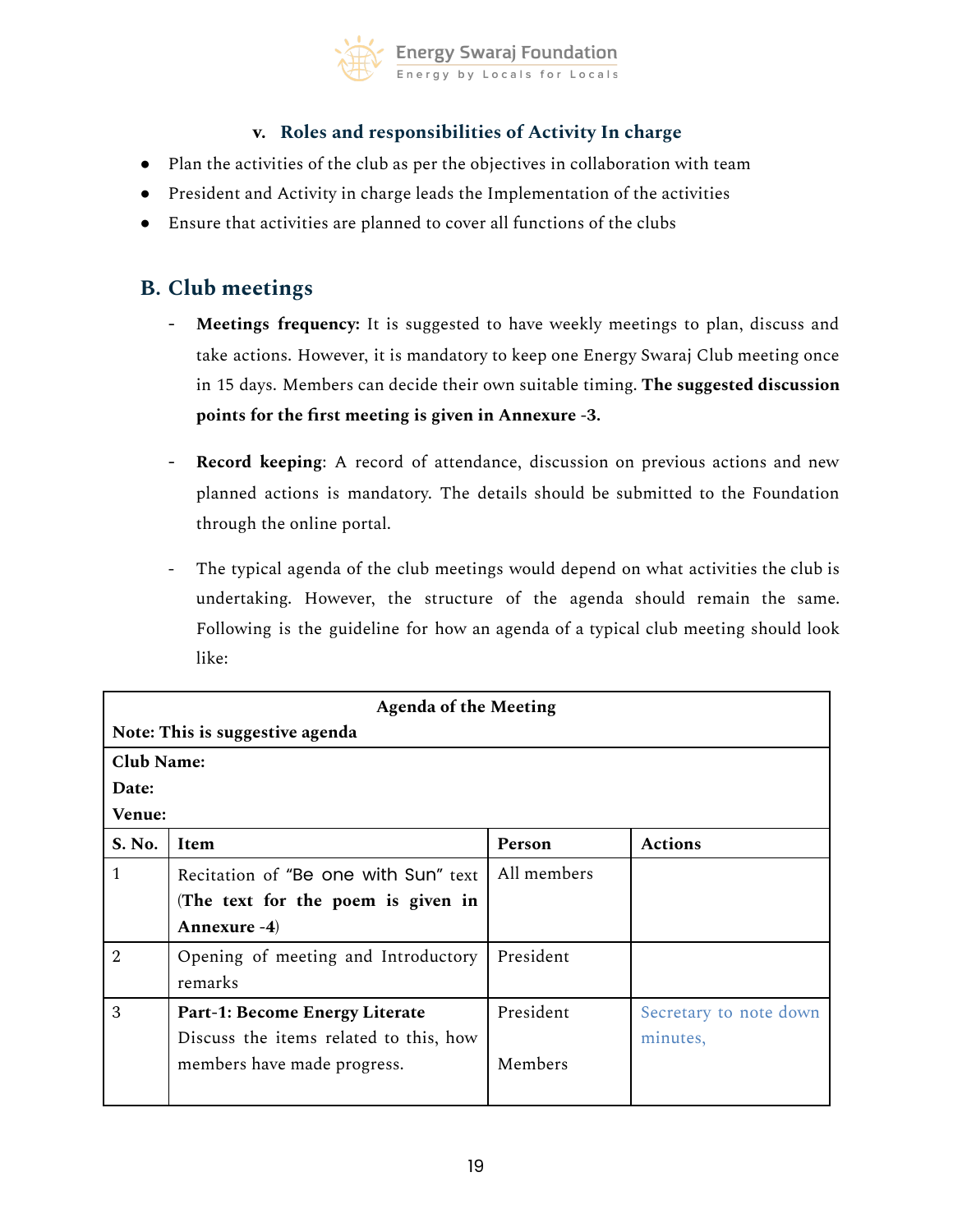

|                | One member may present the points     |           | List the action plan                        |
|----------------|---------------------------------------|-----------|---------------------------------------------|
|                | from Digital Climate Newspaper or     |           | emerging<br>from<br>out                     |
|                | global climate-related events         |           | discussion,                                 |
|                |                                       |           | Assign the task to a                        |
|                |                                       |           | club member, who will                       |
|                |                                       |           | take action and present                     |
|                |                                       |           | the progress in the next                    |
| $\overline{4}$ | Part-2: Make other Energy Literate    | President | meeting<br>President<br>The                 |
|                |                                       |           | discusses the Plans                         |
|                | Discuss about plans to promote energy | Members   | with the club members.                      |
|                | literacy,                             |           |                                             |
|                | Progress and Outcome from actions of  |           |                                             |
|                | the club                              |           |                                             |
| 5              | Part-3: Become Energy Independent     | Members   | Members will discuss<br>the action taken by |
|                | Discuss the progress made by the club |           | them to become energy                       |
|                | members. This may be further divided  |           | independent.                                |
|                | in three categories:                  |           |                                             |
|                | Actions to avoid the use of           |           |                                             |
|                | energy                                |           |                                             |
|                | Actions to minimize the use           |           |                                             |
|                | of energy                             |           |                                             |
|                | Actions to generate energy            |           |                                             |
|                | with renewables                       |           |                                             |
| 6              | Part-4:<br>Make<br>others<br>Energy   | President | President<br>The                            |
|                | Independent                           |           | discusses action with                       |
|                |                                       | Members   | collaboration<br>of<br>the                  |
|                | Discuss plans to<br>promote<br>energy |           | club members                                |
|                | independence                          |           |                                             |
|                | Progress and Outcome from actions of  |           |                                             |
|                | the club                              |           |                                             |
|                | This may be further divided in three  |           |                                             |
|                | categories:                           |           |                                             |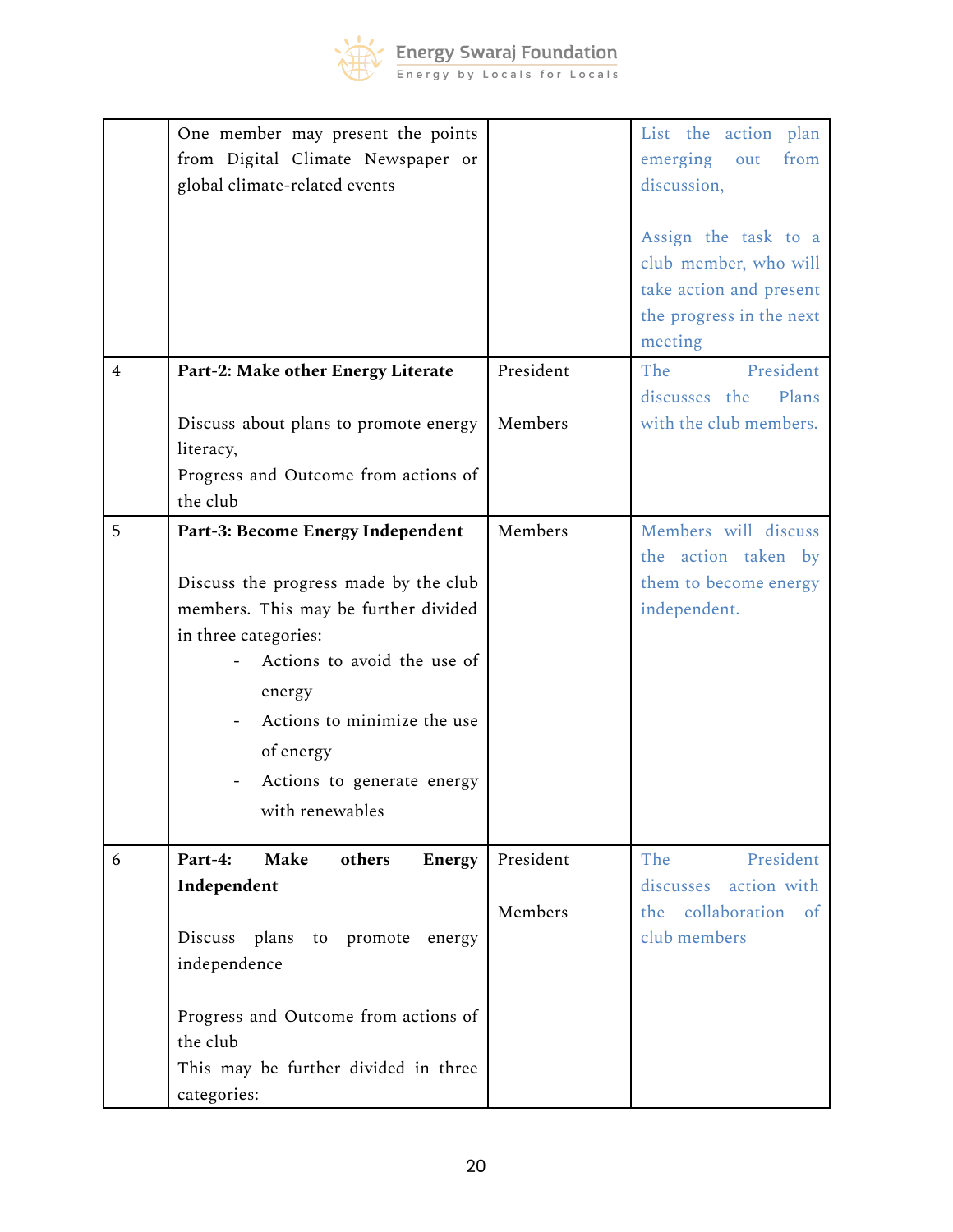

|   | Actions to avoid the use of<br>energy<br>Actions to minimize the use<br>of energy<br>Actions to generate energy<br>with renewables |             |                                                                                                |
|---|------------------------------------------------------------------------------------------------------------------------------------|-------------|------------------------------------------------------------------------------------------------|
| 7 | Financial summary of the club<br>Plans to raise funds, etc.                                                                        | Treasurer   | The<br>Treasurer<br>will<br>maintain and supervise<br>the club finances after<br>each meeting. |
| 8 | Any other point, that members would<br>like to discuss or the point that was not<br>part of the plan                               | all members |                                                                                                |

# <span id="page-20-0"></span>**C. Club profile for public and meeting record of activities**

Once started, the club is expected to provide updates on its activities digitally through the ESF platform. Each club will also be required to maintain a page about its current active members, and key activities, which will be visible to the public (this need not be in great detail). This information will be made available to the public through the ESF website.

The clubs are also required to provide information about the club activities to the Foundation. The club secretary will update the Energy swaraj foundation about the minutes of the meeting through the online portal

# <span id="page-20-1"></span>**D. The Foundation's support to the clubs**

The Foundation will provide the following support to members:

**1. Guidebook on how to switch to 100% solar solutions:**

This is an extensive guidebook that provides how one can approach switching to solar energy in step by step manner.

### **2. Free access to Energy Literacy training course:**

The Energy Literacy Training will be available for free - learn.energyswaraj.org for free to club members.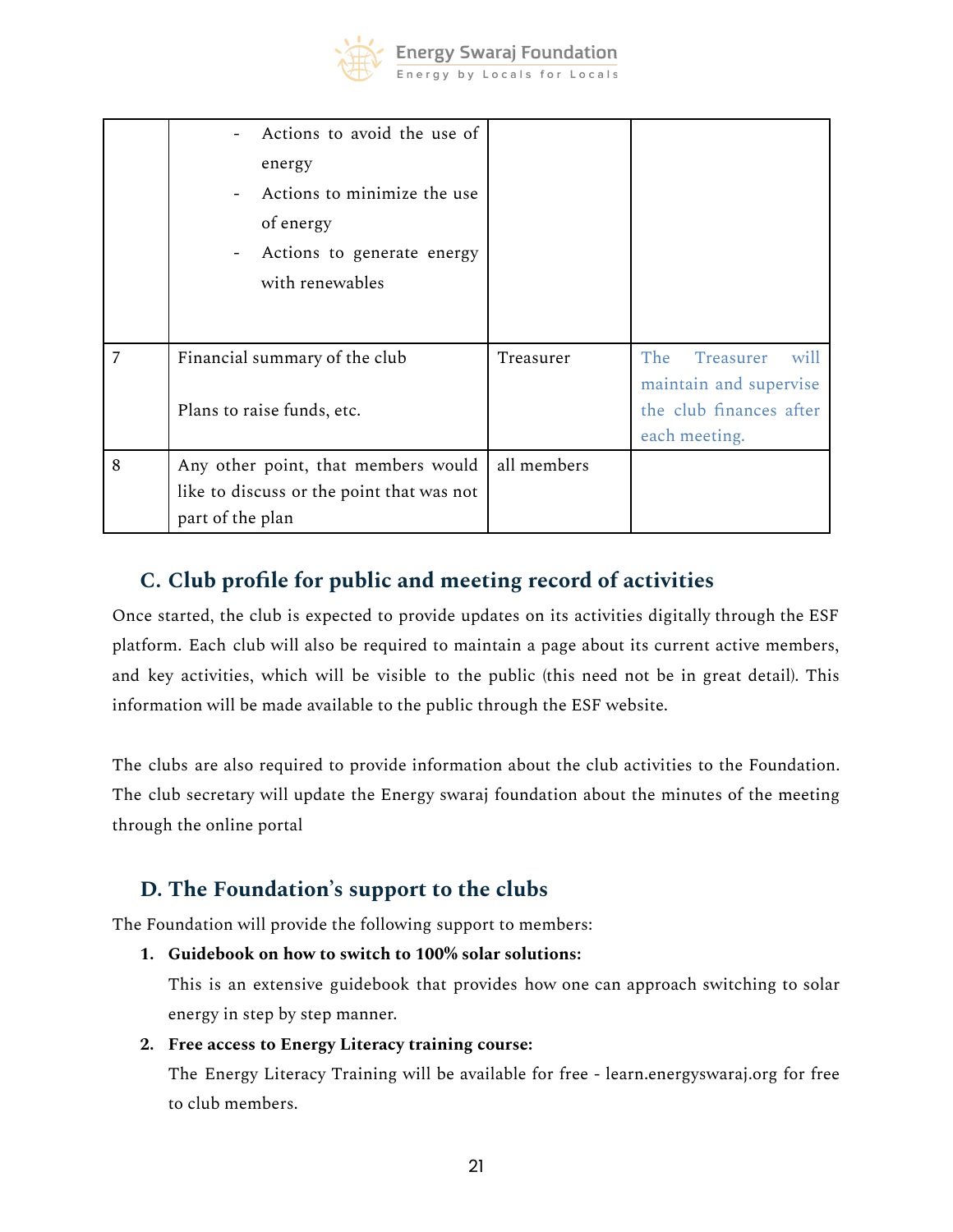

#### **3. Free access to digital climate newspaper:**

Climate change and related activities will become more and more important as the time passes, the Foundation is going to bring a digital climate newspaper, to keep all its member updated on the climate-related issues and the latest happenings

#### **4. Opportunity to write articles and reports:**

The club members will get an opportunity to write articles that the Foundation can publish on its website. Also, the club members can become reporters in the locality and report happenings from the locality, which can be incorporated in our Digital Climate Newspaper

#### **5. Priority and discounts to club members in events and functions of the Foundation:**

The Foundation organizes several events and functions like conferences, Energy Swaraj Awards, Energy Swaraj Yatra events, etc,. All the club members will get priority and discounts (if there is any fee) in such events.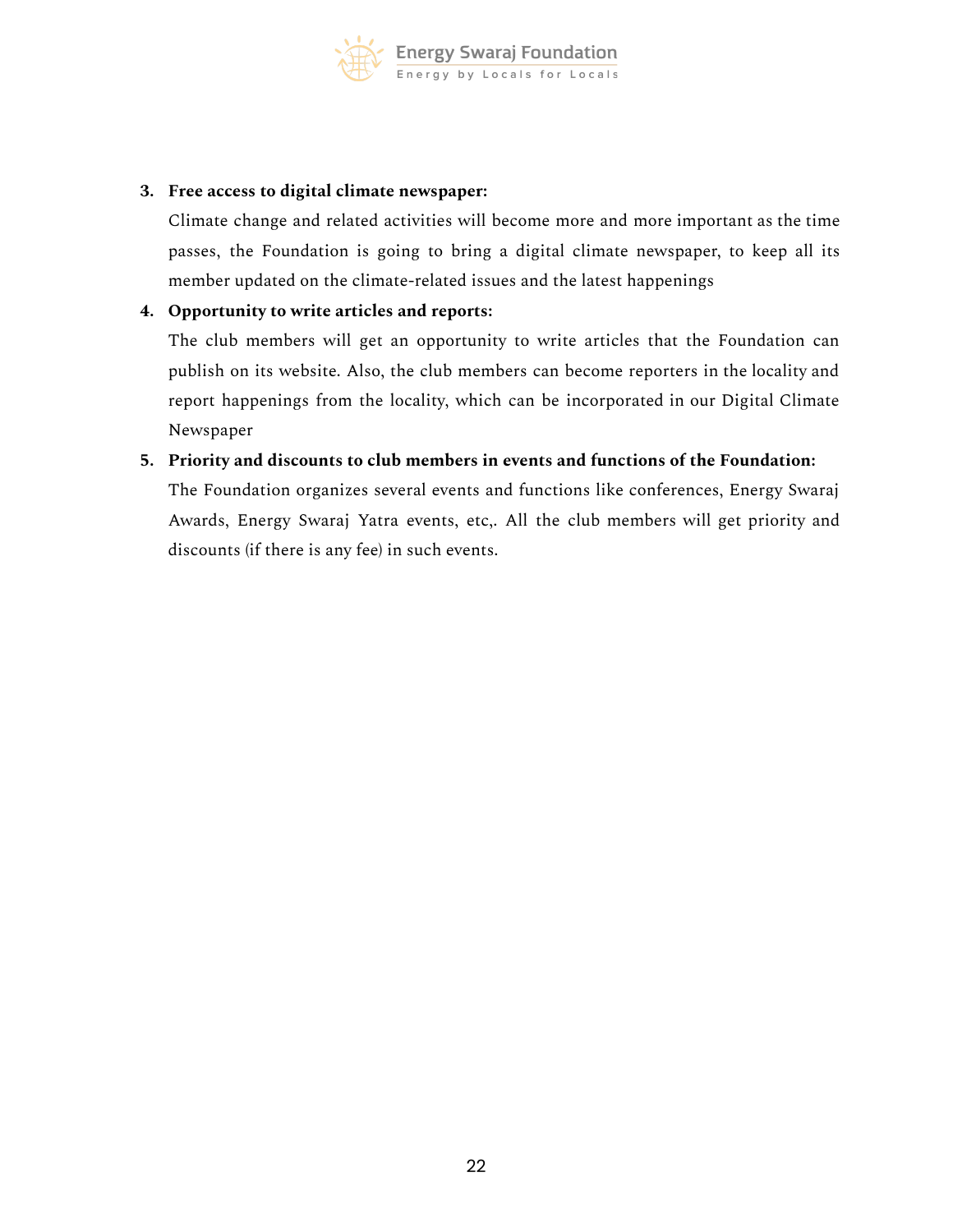

# <span id="page-22-0"></span>**About: Prof. Chetan Singh Solanki**

Prof. Chetan Singh Solanki is an educator, researcher and innovator who is currently on unpaid leave from IIT Bombay. He has undertaken Energy Swaraj Yatra from Nov. 2020 through a solar bus for 11 years, until 2030. In this yatra, Prof. Solanki has pledged not to go home until 11 years and stay in the solar yatra bus. In the wake of serious and catastrophic climate change, this Energy Swaraj Yatra is designed with the purpose to create a public movement towards adoption of 100% solar energy. He has been honored with the Brand Ambassador of Solar Energy of Madhya Pradesh Government. **Prof. Solanki has also been referred to as "Solar Man of India" by Times of India, The Hindu and India Today. Some people also call him "Solar Gandhi."**

Following Gandhian ideals, he has coined the word 'Energy Swaraj' and to establish Energy Swaraj globally he has founded the Energy Swaraj Foundation (ESF). Prof. Solanki has led major solar projects at IIT Bombay. Through his SoULS project he has reached 7.5 million families providing them clean light. There are several awards to his credit, these awards includes IEEE's global grand prize of US100,000\$, Prime Minister's innovation award for SoULS project, first prize in Solar Chulha Design Challenge by ONGC, three Guinness World Record, two Young Scientist awards, CSIR Science and Technology award, Excellence in RE Skilling, "Outstanding Green Activist" and many more.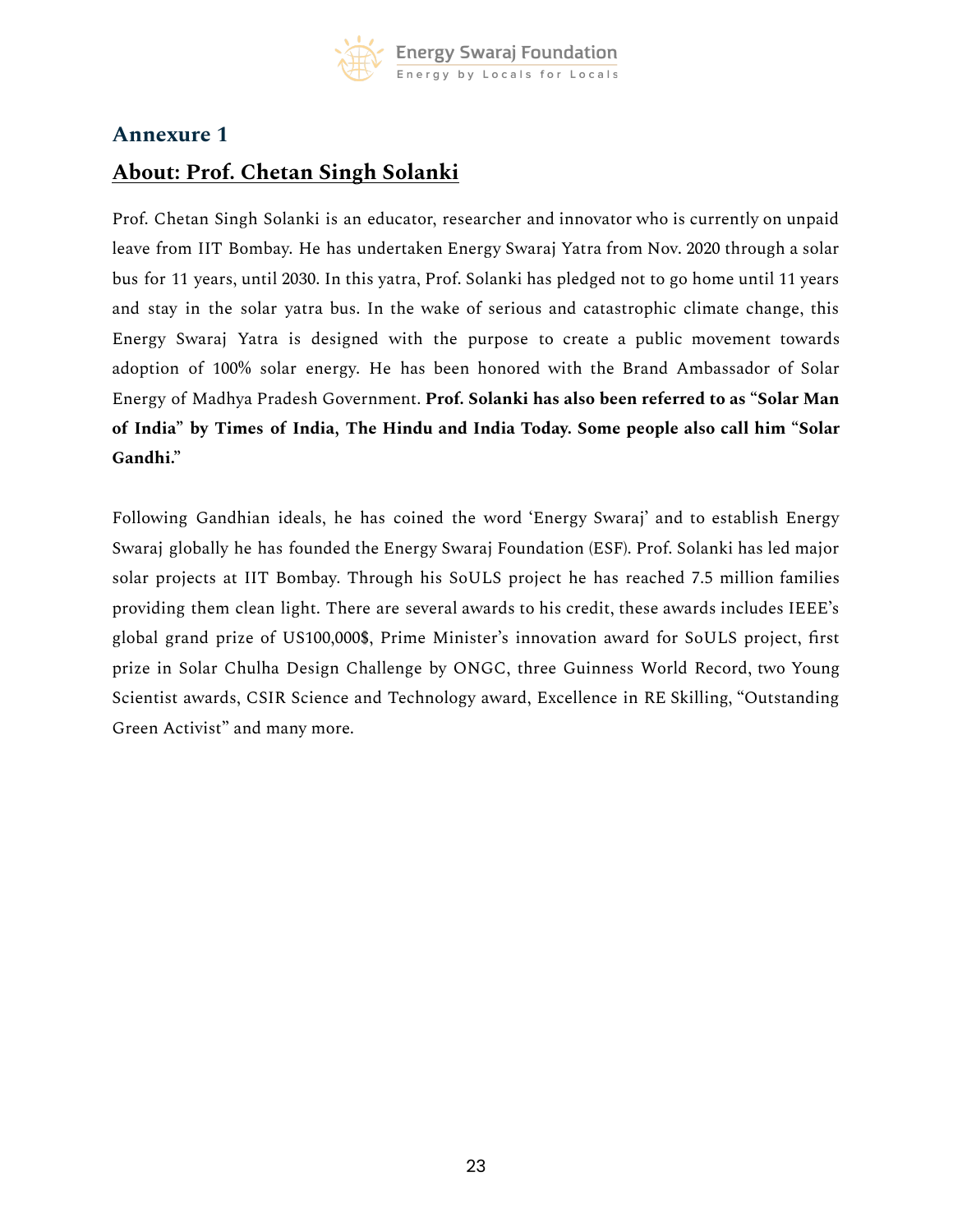

# <span id="page-23-0"></span>**YouTube Links of Prof. Chetan Singh Solanki Talks**

Links of the talks are as mentioned as given below:

- <https://www.youtube.com/watch?v=0Dw5RbHaIfA>
- <https://www.youtube.com/watch?v=lN8YtEtfRPw>
- <https://www.youtube.com/watch?v=1sv3ce4vvk8>
- <https://www.youtube.com/watch?v=HZAQrVIjAxU>
- <https://www.youtube.com/watch?v=994lkt6Q2Ig>
- <https://www.youtube.com/watch?v=og3HBQ3OKmA>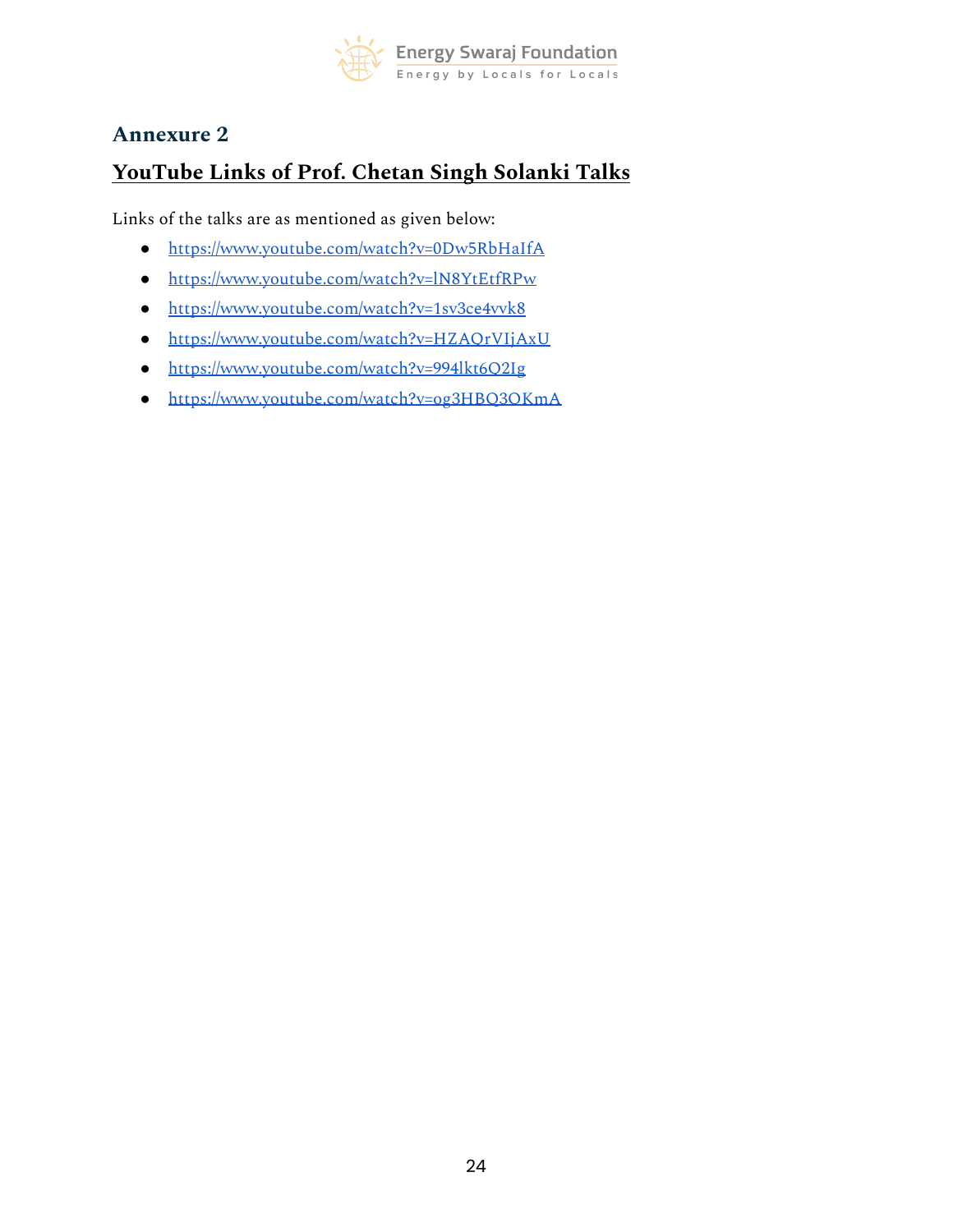

# <span id="page-24-0"></span>**Suggestions for a Successful First Meeting**

For your first meeting, you may want to appoint a steering committee or some other form of governing body.

- Select a time and place for a first gathering (Virtual/offline).
- Plan a program that will encourage maximum attendance.
- Email or send notices to all potential club members in the area well in advance of this date
- Define goals of Club
- Notify the Energy Swaraj Foundation office, the '**Agenda of the Meeting'** on the ESF Website.